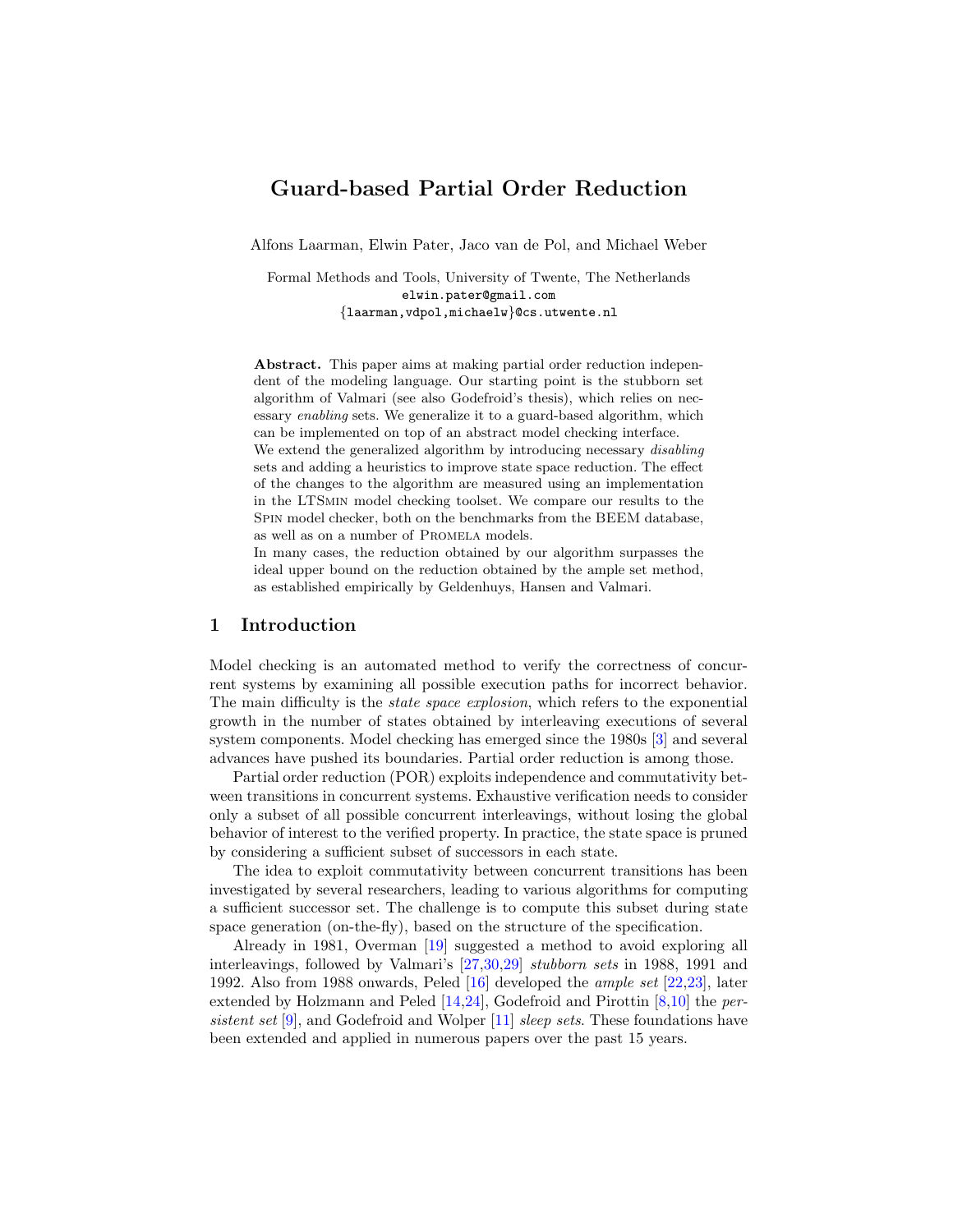Problem and Contributions. Previous work defines partial order reduction in terms of either petri-nets [\[34\]](#page-18-0) or parallel components with local program counters, called processes [\[14,](#page-17-7)[9\]](#page-17-11). While this allows the exploitation of certain formalismspecific properties, like *fairness* [\[23\]](#page-17-6) and token conditions [\[32\]](#page-18-1), is also complicates the application to other formalisms, for instance, rule-based systems [\[12\]](#page-17-13). Moreover, current implementations are tightly coupled to a particular specification language in order to compute a good syntactic approximation of a sufficient successor set. In recognition of these problems, Valmari started early to generalize the stubborn set theory for "transition/variable systems" [\[28,](#page-17-14)[30\]](#page-17-2).

To address the same problem for symbolic and parallel model checking algorithms, we earlier proposed the Pins interface [\[2](#page-16-1)[,18\]](#page-17-15), separating language frontends from verification algorithms. Through Pins (Partitioned Interface to the Next-State function) a user can use various high-performance model checking algorithms for his favourite specification language, cf. Figure [1.](#page-1-0) Providing partial order reduction as Pins2Pins wrapper once and for all allows every combination of language and algorithm to benefit.

An important question is whether and how an abstract interface like Pins can support the partial reduction theory. We propose a solution that is based on the stubborn set theory. This theory stipulates how to choose a subset of transitions, enabled and disabled, based on a careful analysis of their dependency relations. These relations have been de-



<span id="page-1-0"></span>Fig. 1. Modular Pins architecture of LTSmin

scribed on the abstract level of transition systems before [\[30\]](#page-17-2). Additionally, within the context of petri-nets, the relations were refined to include multiple enabling conditions, a natural distinction in this formalism [\[32\]](#page-18-1).

We generalize Valmari's work to a complete language-agnostic setting, by assuming that every transition consists of a number of guard conditions, both enabling and disabling, and an assignment to state variables (Section [3\)](#page-3-0). In Section [4,](#page-6-0) we extend Pins with the necessary information: a co-enabled matrix and optional; necessary enabling matrix on guards. In addition, we introduce novel necessary disabling sets and a new heuristic-based selection criterion. As optimal stubborn sets are expensive to compute precisely [\[32\]](#page-18-1), our heuristic finds reasonably effective stubborn sets in a short time, hopefully leading to smaller state spaces. In Section [5,](#page-10-0) we show how LTL can be supported.

Our implementation resides in the LTSmin toolset [\[2\]](#page-16-1), based on Pins. Any language module that connects to Pins now obtains POR without having to bother about its implementation details, it merely needs to export transition guards and their dependencies via Pins. We demonstrate this by extending LTSmin's DVE and Promela [\[1\]](#page-16-2) front-ends with guards and their matrices,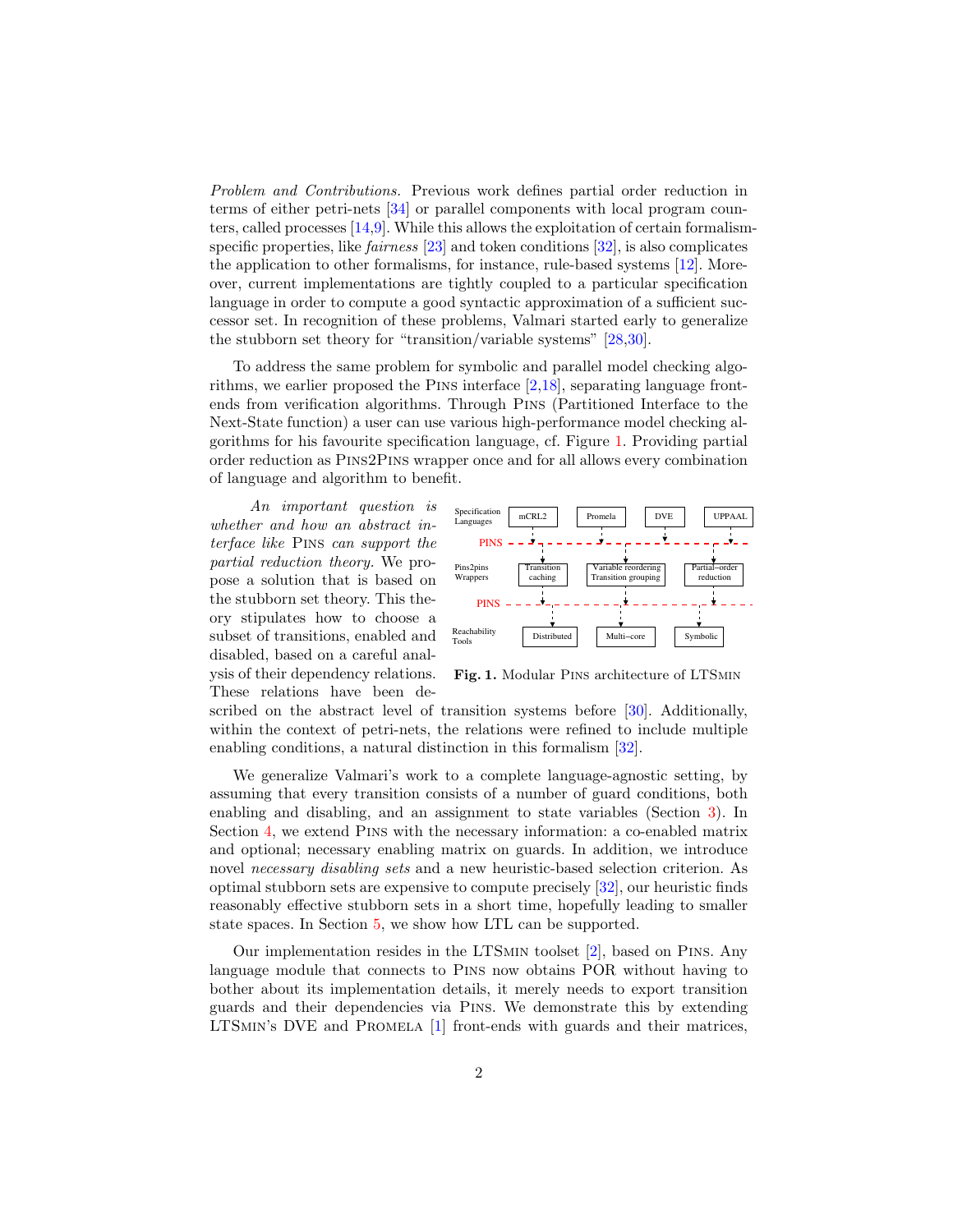providing us excellent opportunities to evaluate our solution on the Dve models of the BEEM repository [\[21\]](#page-17-16) and compare against Spin [\[13\]](#page-17-17), as Section [6](#page-12-0) shows.

Compared to Spin, the new algorithm generally provides more reduction and uses less memory, but takes more time to do so. We also show that our implementation of guard-based stubborn sets yields more reduction than the theoretically best reduction using ample sets, as reported by Geldenhuys et al. [\[7\]](#page-17-18) on a series of BEEM benchmarks.

Summarizing, these are the main contributions presented in this work:

- 1. Guard-based partial order reduction, which is a language-independent generalization of the stubborn set method based on necessary enabling sets;
- 2. Some improvements to efficiently compute smaller stubborn sets:
	- (a) A refinement based on necessary disabling sets;
	- (b) A heuristic selection criterion for necessary enabling sets;
- 3. Two language module *implementations* exporting guards with dependencies;
- 4. An *empirical evaluation* of guard-based partial order reduction in LTSMIN: (a) A comparison on resource consumption and effectiveness of partial order reduction between LTSMIN [\[2\]](#page-16-1) and SPIN [\[13\]](#page-17-17) on 16 PROMELA models.
	- (b) An impact analysis of necessary disabling sets and the heuristic selection.
	- (c) A comparison with the best possible reduction achieved with the ample set method, as reported by Geldenhuys et al. [\[7\]](#page-17-18), on BEEM models.

### 2 The Computational Model of Guarded Transitions

In the current section, we provide a model of computation comparable to [\[7\]](#page-17-18), on purpose leaving out the notion of processes. It has three main components: states, guards and transitions. A state represents the global status of a system, guards are predicates over states, and a transition represents a guarded state change.

**Definition 1** (state). Let  $S = E_1 \times E_2 \times \ldots \times E_n$  be a set of vectors of elements. Each element  $E_i$  represents some finite domain. A state  $s = \langle e_1, e_2, \ldots, e_n \rangle \in S$ associates a value  $e_i \in E_i$  to each element. We denote a projection to a single element in the state as  $s[i] = e_i$ .

<span id="page-2-2"></span>**Definition 2 (guard).** A guard  $g : S \to \mathbb{B}$  is a total function that maps each state to a boolean value,  $\mathbb{B} = \{true, false\}$ . We write  $g(s)$  or  $\neg g(s)$  to denote that guard g is true or false in state s. We also say that g is enabled/disabled.

<span id="page-2-0"></span>**Definition 3** (structural transition). A structural transition  $t \in T$  is a tuple  $(G, a)$  such that a is an assignment  $a : S \rightarrow S$  and G is a set of guards, also denoted as  $\mathcal{G}_t$ . We denote the set of enabled transitions by  $en(s) := \{t \in T \mid$  $\bigwedge_{g \in \mathcal{G}_t} g(s) \}$ . We write  $s \stackrel{t}{\to}$  when  $t \in en(s)$ ,  $s \stackrel{t}{\to} s'$  when  $s \stackrel{t}{\to}$  and  $s' = a(s)$ , and we write  $s \xrightarrow{t_1 t_2...t_k} s_k$ , when  $\exists s_1,...,s_k \in S : s \xrightarrow{t_1} s_1 \xrightarrow{t_2} s_2 ... \xrightarrow{t_k} s_k$ .

<span id="page-2-1"></span>**Definition 4 (state space).** Let  $s_0 \in S$  and let T be the set of transitions. The state space from  $s_0$  induced by T is  $M_T = (S_T, s_0, \Delta)$ , where  $s_0 \in S$  is the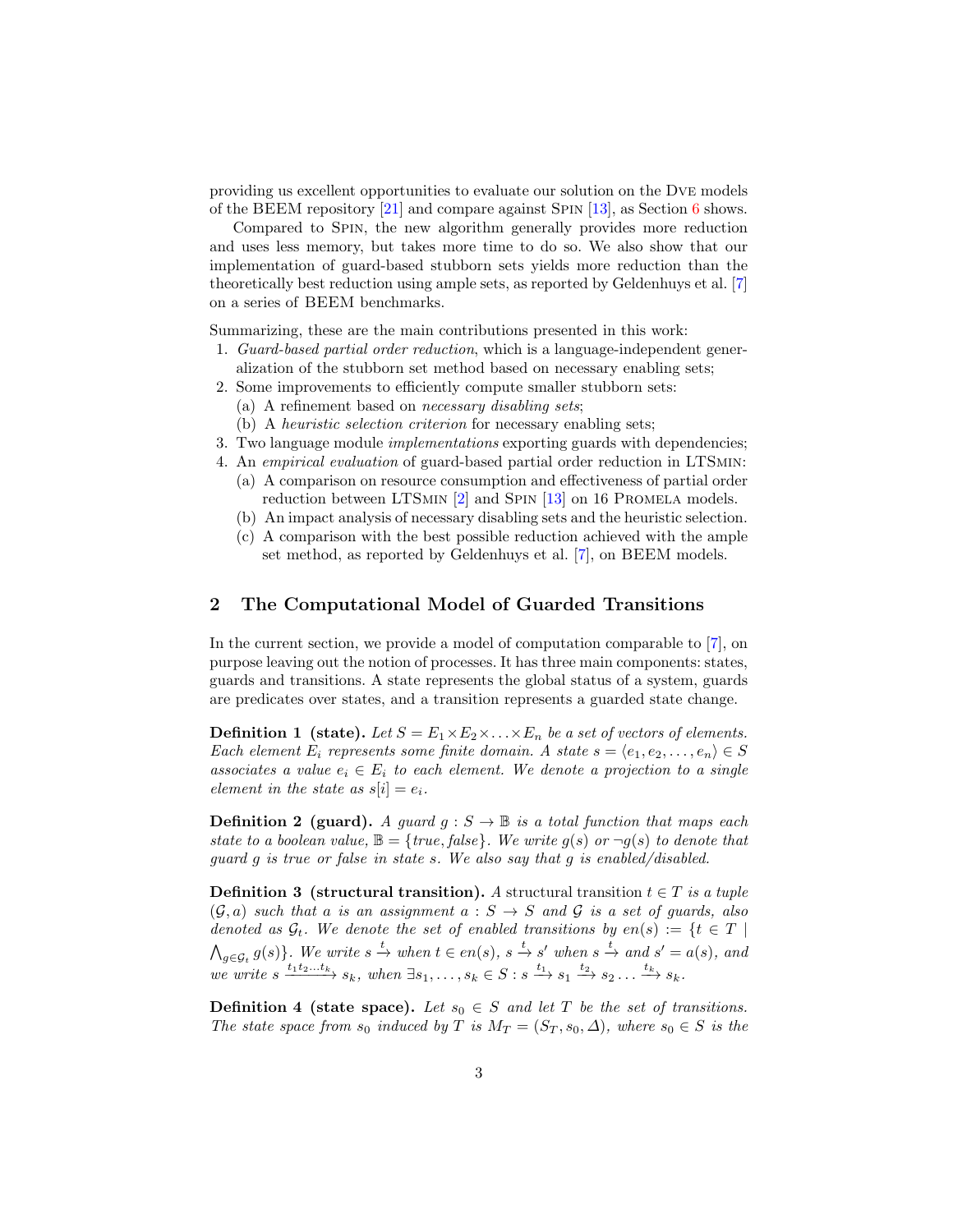initial state, and  $S_T \subseteq S$  is the set of reachable states, and  $\Delta \subseteq S_T \times T \times S_T$ is the set of semantic transitions. These are defined to be the smallest sets such that  $s_0 \in S_T$ , and if  $t \in T$ ,  $s \in S_T$  and  $s \stackrel{t}{\rightarrow} s'$ , then  $s' \in S_T$  and  $(s, t, s') \in \Delta$ .

Valmari and Hansen [\[32,](#page-18-1) Def. 6] also define guards (conditions), which take the role of enabling conditions for disabled transitions. We later generalize this role to enabled transitions as well for our necessary disabling sets (Section [4.2\)](#page-8-0).

In the rest of the paper, we fix an arbitrary set of vectors  $S = E_1 \times E_2 \times \ldots \times$  $E_n$ , initial state  $s_0 \in S$ , and set of transitions T, with induced reachable state space  $M_T = (S_T, s_0, \Delta)$ . We often just write "transition" for elements of T.

It is easy to see that our model generalizes the setting including processes (as in [\[7\]](#page-17-18)). One can view the program counter of each process as a normal state variable, check for its current value in a separate guard, and update it in the transitions. But our definition is more general, since it can also be applied to models without a natural notion of a fixed set of processes, for instance rulebased systems, such as the linear process equations in mCRL [\[12\]](#page-17-13).

Besides guarded transitions, structural information is required on the exact involvement of state variables in a transition. Analogous to [\[30\]](#page-17-2), we define that some predicate g depends on index i, we test whether  $g(s)$  is different from  $g(s')$ for some  $s$  and  $s'$  that only differ at index  $i$ .

**Definition 5 (disagree sets).** Given states s, s'  $\in$  S, for  $1 \le i \le n$ , we define the set of indices on which s and s' disagree as  $\delta(s, s') := \{i \mid s[i] \neq s'[i]\}.$ 

**Definition 6 (affect sets).** For  $t = (\mathcal{G}, a) \in T$  and  $q \in \mathcal{G}$ , we define

- 1. the test set of g is  $Ts(g) \supseteq {i | \exists s, s' \in S : \delta(s, s') = {i} \land g(s) \neq g(s')}$ ,
- 2. the test set of t is  $Ts(t) := \bigcup_{g \in \mathcal{G}} Ts(g)$ ,
- 3. the write set of t is  $Ws(t) \supseteq \bigcup_{s \in S_T} \delta(s, s')$  with  $s \stackrel{t}{\rightarrow} s'$ ,
- 4. the read set of t is  $Rs(t) \supseteq \{i \mid \exists s, s' \in S : \delta(s, s') = \{i\} \wedge s \stackrel{t}{\to} \wedge s' \stackrel{t}{\to} \wedge$  $W_s(t) \cap \delta(a(s), a(s')) \neq \emptyset$ , and
- 5. the variable set of t is  $Vs(t) := Ts(t) \cup Rs(t) \cup Ws(t)$ .

Although these sets are defined in the context of the complete state space, they may be statically over-approximated  $(2)$  by the language front-end.

Example 1. Suppose  $s \in S = \mathbb{N} \times \mathbb{N} \times \mathbb{N}$ , consider the following transition:  $t :=$ IF  $(s[1] = 0 \wedge s[2] < 10$ ) THEN  $s[3] := s[1] + 1$ . This transition has two guards,  $g_1 = (s[1] = 0)$  and  $g_2 = (s[2] < 10)$ , with test sets  $Ts(g_1) = \{1\}$ ,  $Ts(g_2) = \{2\}$ . Hence, the test set of the transition is  $Ts(t) = \{1, 2\}$ . The write set  $Ws(t) = \{3\}$ , so the variable set  $V_s(t) = \{1, 2, 3\}$ . The read set  $Rs(t) = \emptyset$  (since  $s[1] = 0$ ), but simple static analysis may over-approximate it as  $\{1\}.$ 

### <span id="page-3-0"></span>3 Partial Order Reduction with Stubborn Sets

We now rephrase partial order reduction theory based on stubborn sets. We follow the definitions from Godefroid's thesis [\[9\]](#page-17-11), but avoid the notion of processes.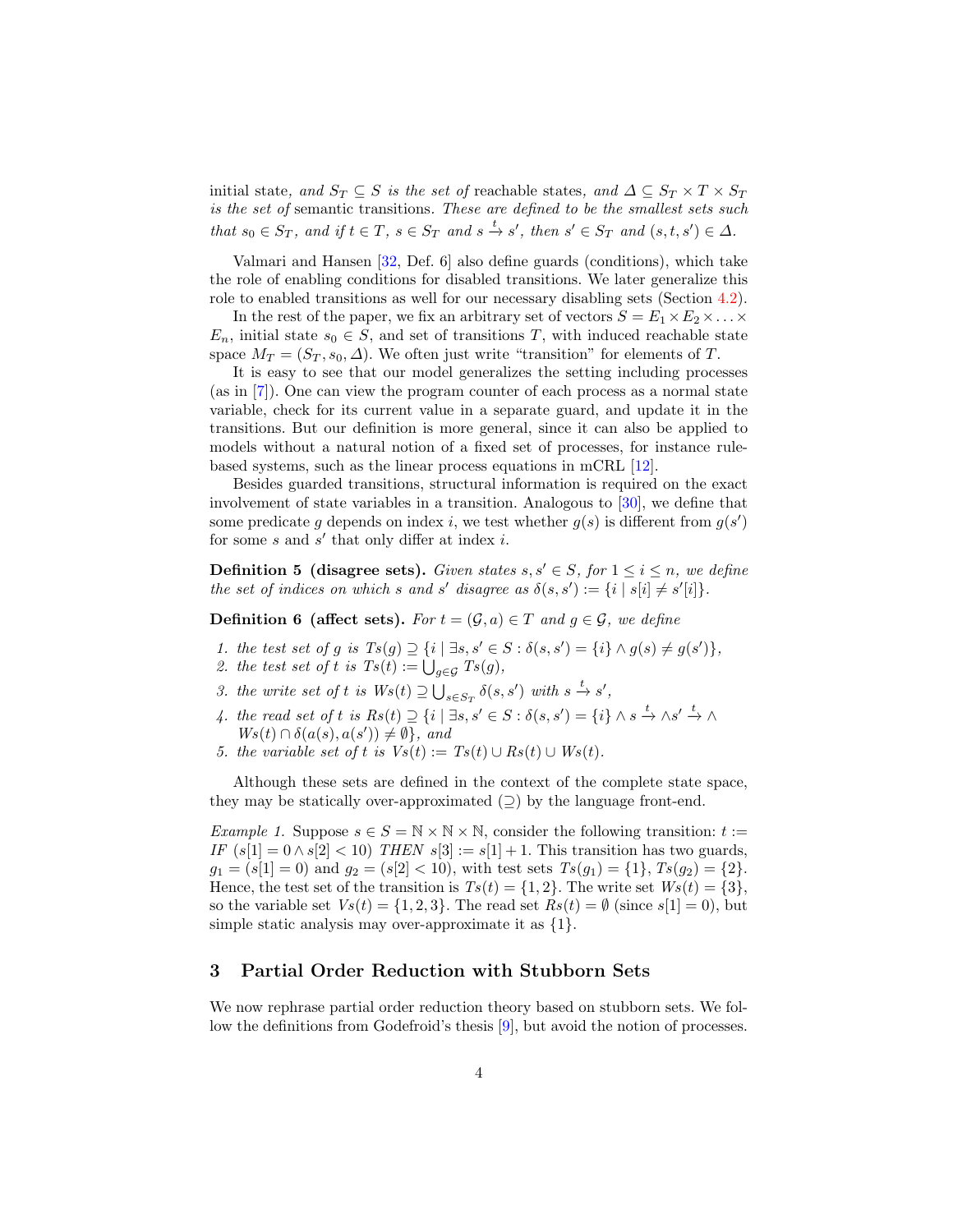To distinguish which transitions may interfere with one another we use the dependency relation. Recall that  $M_T = (S_T, s_0, \Delta)$  is a fixed state space.

**Definition 7** (dependency relation). A dependency relation  $D \subseteq T \times T$  for  $S_T$  is a symmetric, reflexive relation such that  $(t_1, t_2) \notin D$  implies that for all states  $s \in S_T$ , the following hold:

- 1. If  $s \stackrel{t_1}{\longrightarrow} s'$ , then  $s \stackrel{t_2}{\longrightarrow}$  iff  $s' \stackrel{t_2}{\longrightarrow}$
- (independent transitions neither enable nor disable each other). 2. If  $s \xrightarrow{t_1 t_2} s'$  and  $s \xrightarrow{t_2 t_1} s''$  then  $s' = s''$
- (commutativity of enabled independent transitions).

The following is a sufficient condition for a dependency relation [\[9\]](#page-17-11):

<span id="page-4-1"></span>
$$
(t_1, t_2) \in D \text{ if } Ws(t_1) \cap Vs(t_2) \neq \emptyset \text{ or } Ws(t_2) \cap Vs(t_1) \neq \emptyset
$$

Two transitions  $t, t'$  are independent if  $(t, t') \notin D$ . The dependency relation enables the definition of a persistent set (See Figure [2\)](#page-4-0), which is a condition to preserve deadlocks in the reduced state space.

**Definition 8** (persistent set [\[9\]](#page-17-11)). A set of transitions  $\mathcal{T}$  enabled in state  $s \in \mathcal{T}$  $S_T$  is persistent in s iff for all non-empty sequences of transitions s  $\xrightarrow{t_1,...,t_{n-1}} s_{n-1}$  $\frac{t_n}{t_n}$  including only transitions  $t_i \notin \mathcal{T}$ ,  $1 \leq i \leq n$ ,  $t_n$  is independent with all transitions in  $\mathcal T$ . Contrary to Godefroid, we also require  $\mathcal T = \emptyset \iff en(s) = \emptyset$ .

By limiting exploration of each state s to a subset of  $en(s)$  which a persistent set, the state space is reduced. Researchers have attempted to weaken this theoretical definition as much as possible allowing it to include more sets, increasing the chance to find one which yields a larger reduction [\[31,](#page-18-2) Sec. 7.4].

*Example 2.* Suppose  $\mathcal{T}$  is a persistent set in some state s. All transitions outside the persistent set, are independent with all transitions in the persistent set. Hence, by Definition [7](#page-4-1) of dependence, it is possible to swap the order of execution of the transitions in the persistent set, with the transitions not in the persistent set, without disabling any of the transitions in the persistent set. Therefore, after the sequence  $t_1, t_2, t_3 \notin \mathcal{T}$ , all transitions in the persistent set are still enabled, and, because  $\mathcal T$  is not empty, no deadlocks can occur in between. Hence any (gray) deadlock state reachable after  $t_1$  is also reachable after a  $\mathcal T$ -successor of s.



<span id="page-4-0"></span>Fig. 2. Persistent set

<span id="page-4-2"></span>The theoretical notion of a persistent set is not suitable to compute persistent sets by itself; its reference to future parts of the exploration would still cause the whole state space to be explored. Therefore, we now preset the notion of a (static) stubborn set, as developed by Valmari. While this definition is stronger than the persistent set, it can be computed more efficiently.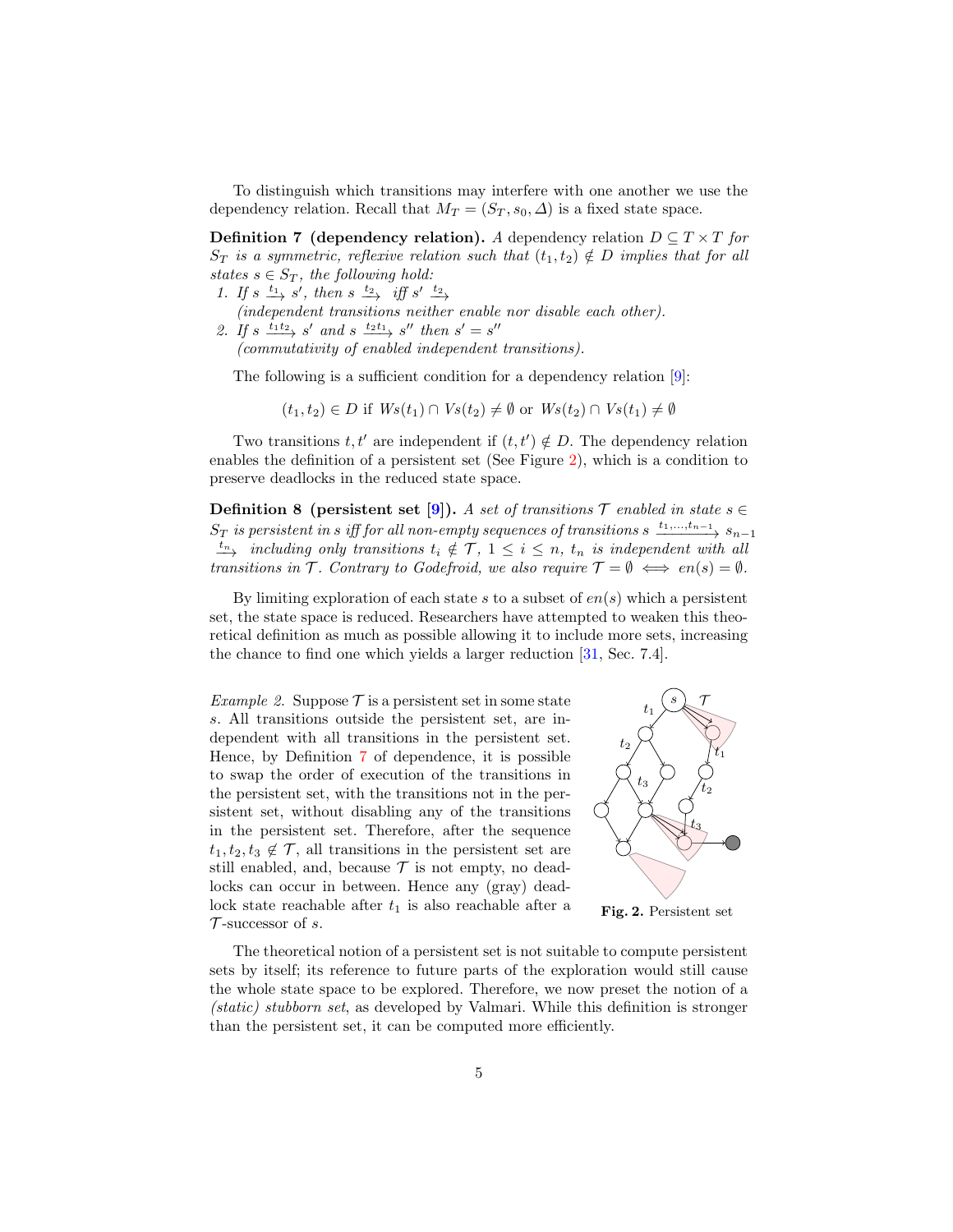**Definition 9** (may be co-enabled [\[9\]](#page-17-11)). A symmetric, reflexive relation  $MC \subseteq$  $T \times T$  is a valid may be co-enabled relation, if it contains all transitions pairs  $(t_1, t_2)$  enabled in the same state:  $(\exists s \in S_T : t_1, t_2 \in en(s)) \implies (t_1, t_2) \in MC$ .

<span id="page-5-1"></span>Definition 10 (necessary enabling set [\[9\]](#page-17-11)). Let  $t \in T$  be a disabled transition in state  $s \in S_T$ ,  $t \notin en(s)$ . A necessary enabling set for t in s is a set of transitions  $\mathcal{N}_t$ , such that for all sequences of the form s  $\frac{t_1,...,t_n}{\rightarrow} s' \frac{t}{\rightarrow}$ , there is at least one transition  $t_i \in \mathcal{N}_t$  (for some  $1 \leq i \leq n$ ).

Note that it is allowed to over-approximate the may be co-enabled relation. Typically, transitions within a sequential system component can never be enabled at the same time. They never interfere with each other, even though their test and write sets share at least the program counter. Using necessary enabling sets, the dependency relation and the may be co-enabled relation, we can define a stubborn set as follows:

<span id="page-5-0"></span>**Definition 11 (stubborn set [\[9\]](#page-17-11)).** A set  $\mathcal{T}_s$  of transitions is a stubborn set in a state s if  $\mathcal{T}_s \cap en(s) = \emptyset \iff en(s) = \emptyset$ , and for all transitions  $t \in \mathcal{T}_s$ , the following conditions hold:

- 1. If t is disabled in s, then all transitions in some necessary enabling set for t are also in  $\mathcal{T}_s$ ;
- 2. If  $t$  is enabled in  $s$ , then all transitions  $t'$  that are dependent and may be co-enabled with t are also in  $\mathcal{T}_s$ .

Weaker definitions of (static) stubborn sets exists [\[30,](#page-17-2)[31\]](#page-18-2). These require however more dependencies, e.g. writeup sets. For the sake of a simpler interface we chose the above. The following theorem states how stubborn sets help to identify a persistent set:

**Theorem 1** (from stubborn set to persistent set [\[9\]](#page-17-11)). Let  $\mathcal{T}_s$  be a stubborn set in state s. Then  $\mathcal{T} := \mathcal{T}_s \cap en(s)$  is a persistent set in s.

Algorithm [1](#page-6-1) from [\[9\]](#page-17-11) implements the closure method from [\[31,](#page-18-2) Sec. 7.4]. It builds a stubborn set incrementally by making sure that each new transition added to the set fulfills the stubborn set conditions (Definition [11\)](#page-5-0). Starting with some enabled transition, it adds all dependent and possibly co-enabled transitions to a work set. For each new transition in the work set it, either adds a necessary enabling set if it is disabled, or in case of an enabled transition it adds all dependent transitions that may be co-enabled.

Example 3. Suppose Figure [2](#page-4-0) is a partial run of the algorithm, and transition  $t_3$  is dependent with some transition  $t \in \mathcal{T}$ . At some point, when a stubborn set for a state s is calculated, the algorithm will process  $t$  and add all dependent transitions, including  $t_3$  to the work set. Since  $t_3$  is disabled in state s, we add the necessary enabling set for  $t_3$  to the work set. This could for instance be  $\{t_2\}$ , which is then added to the work set. Again, the transition is disabled and a necessary enabling set for  $t_2$  is added, for instance,  $\{t_1\}$ . Since  $t_1$  is enabled in s, and has no other dependent transitions in this example, the algorithm finishes. Note that in this example,  $t_1$  now should be part of the persistent set.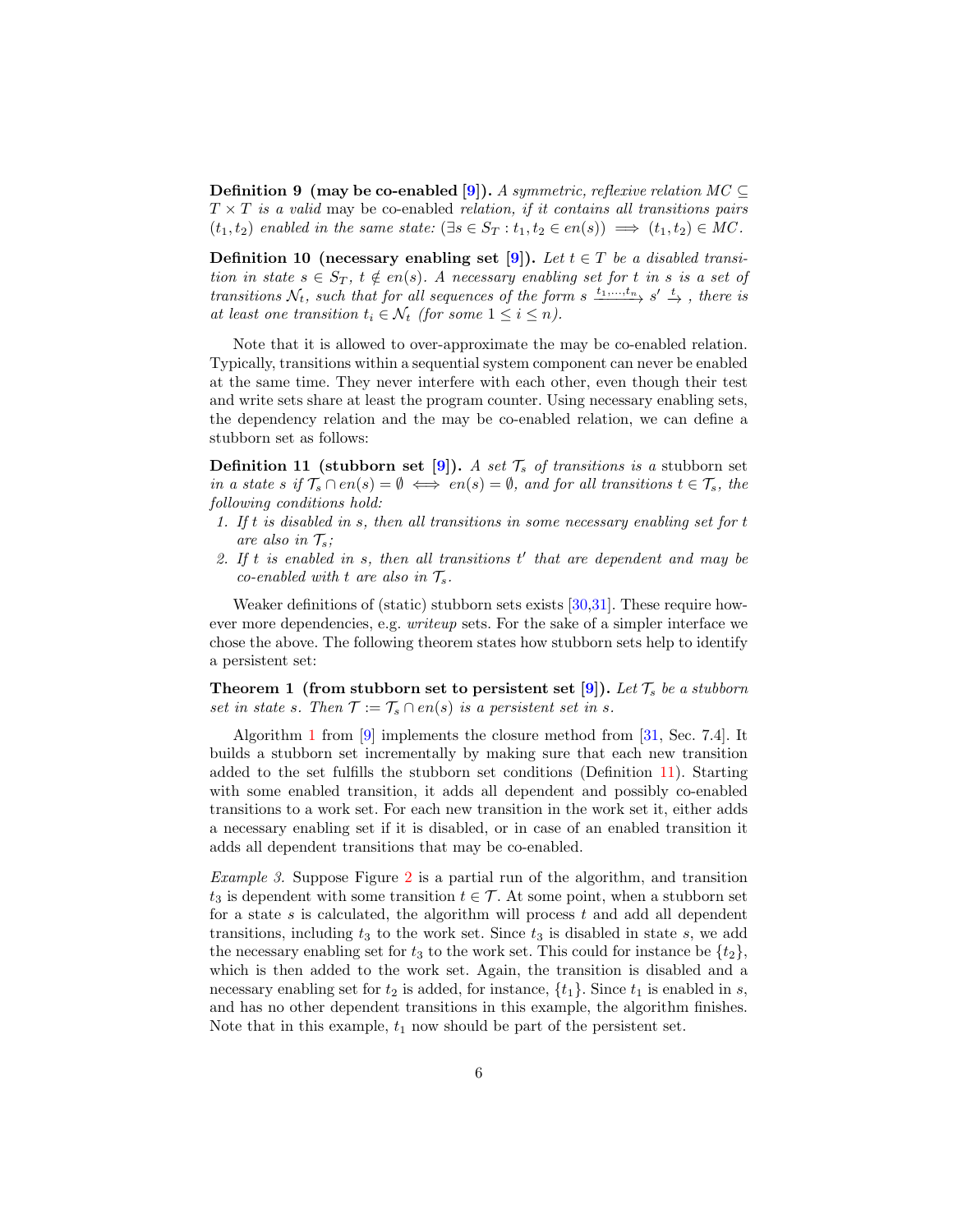<span id="page-6-3"></span>1 function  $\text{subborn}(s)$ 2  $\mathcal{T}_{work} = \{\hat{t}\}\$  such that  $\hat{t} \in en(s)$  $3 \mid \mathcal{T}_s = \emptyset$ 4 while  $\mathcal{T}_{work} \neq \emptyset$  do 5 Twork = Twork − t, T<sup>s</sup> = T<sup>s</sup> ∪ {t} for some t ∈ Twork  $\mathbf{6}$  | if  $t \in en(s)$  then  $\tau \quad | \quad \quad \mid \quad \mathcal{T}_{work} = \mathcal{T}_{work} \cup \{t' \in \mathit{\Sigma} \mid (t, t') \in D \cap MC\} \setminus \mathcal{T}_{s'}$ 8 | else  $\mathbf{9} \quad | \quad | \quad \mathcal{T}_{work} = \mathcal{T}_{work} \cup \mathcal{N} \setminus \mathcal{T}_{s} \text{ where } \mathcal{N} \in \textit{find\_nes}(t, s)$ 10 return  $\mathcal{T}_s$ 

<span id="page-6-1"></span>Algorithm 1: The stubborn set algorithm

To find a necessary enabling set for a disabled transition t (i.e.  $find\_nes(t, s)$ ), Godefroid uses fine-grained analysis, which depends crucially on program counters. The analysis can be roughly described as follows:

- 1. If t is not enabled in global state s, because some local program counter has the "wrong" value, then use the set of transitions that assign the "right" value to that program counter as necessary enabling set;
- 2. Otherwise, if some guard  $g$  for transition  $t$  evaluates to false in  $s$ , take all transitions that write to the test set of that guard as necessary enabling set. (i.e. include those transitions that can possibly change  $q$  to true).

In the next section, we will show how we get around program counters in guard-based partial order reduction.

### <span id="page-6-0"></span>4 Computing Necessary Enabling Sets for Guards

The current section investigates how necessary enabling sets can be computed purely based on guards, without reference to program counters. We proceed by introducing necessary enabling and disabling sets on guards, and a heuristic selection function. Next, it is shown how the Pins interface can be extended to support guard-based partial order reduction. Finally, we devise an optional extension for language modules to provide fine-grained structural information. Providing this optional information further increases the reduction power.

#### 4.1 Guard-based Necessary Enabling Sets

<span id="page-6-2"></span>We refer to all guards in the state space  $M_T = (S_T, s_0, \Delta)$  as:  $\mathcal{G}_T := \bigcup_{t \in T} \mathcal{G}_t$ .

Definition 12 (may be co-enabled for guards). The may be co-enabled relation for guards,  $MC_g \subseteq \mathcal{G}_T \times \mathcal{G}_T$  is a symmetric, reflexive relation. Two guards  $g, g' \in \mathcal{G}_T$  may be co-enabled if there exists a state  $s \in S_T$  where they both evaluate to true:  $\exists s \in S_T : g(s) \wedge g'(s) \implies (g, g') \in MC_g$ .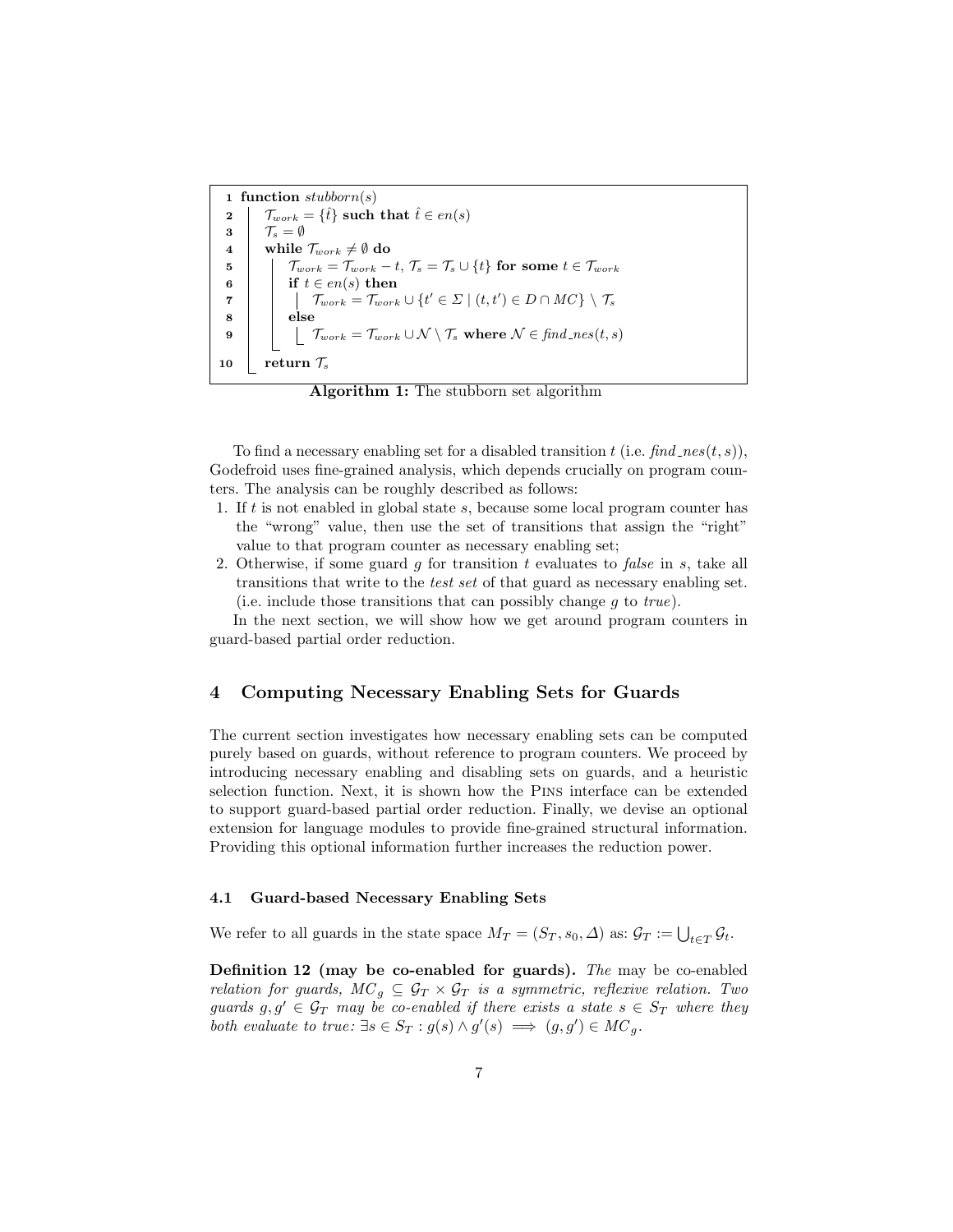Given  $MC_g$ , a concrete may be co-enabled relation on transitions in the sense of Definition [9](#page-4-2) can be retrieved by defining:

$$
MC := \{(t_1, t_2) \mid \forall g \in \mathcal{G}_{t_1}, g' \in \mathcal{G}_{t_2} : (g, g') \in MC_g\}
$$

*Proof.* According to Definition [3,](#page-2-0) we have:  $t \in en(s) \Leftrightarrow \bigwedge_{g \in \mathcal{G}_t} g(s)$ . Assume that there is  $\exists s \in S_T : t_1, t_2 \in en(s)$  and  $(t_1, t_2) \notin MC$ . According to the definition of MC there must be guards  $g \in \mathcal{G}_{t_1}, g' \in \mathcal{G}_{t_2}$  such that  $(g, g') \notin MC_g$ . However, according to Definition [12](#page-6-2) this contradicts our assumption.  $\Box$ 

Note that the above definition introduces an imprecision, for instance: let  $g_1 := x < 1, g_2 := x > 0$  and  $g' := x = 1 \vee x = 3$ , now a transition  $t =$  $(a, \{g_1, g_2\})$  will be defined co-enabled with  $t' = (a, \{g'\})$  because  $(g_1, g') \in$  $MC_g$  and  $(g_2, g') \in MC_g$ , whereas  $(t, t') \notin MC$ . This might be avoided by only splitting a conjunctive  $g$  into separate guards if the conjuncts are independent, e.g.  $Ts(g_1) \cap Ts(g_2) = \emptyset$ . Though, we did not implement this yet.

<span id="page-7-0"></span>*Example 4.* An example of two guards that can never be co-enabled is:  $g_1$  :=  $v = 0$  and  $g_2 := v \geq 5$ . In a language like PROMELA, these guards could implement the channel empty and full operations, where  $v$  is some variable that the number of messages in the channel. In a language like mCRL2, the conditions in a summand can be implemented as guards.

We delegate the computation of  $MC_q$  to the language front-end (Section [4.4\)](#page-9-0).

Definition 13 (necessary enabling set for guards). Let  $g \in \mathcal{G}_T$  be a guard that is disabled in some state  $s \in S_T$ , i.e.  $\neg g(s)$ . A set of transitions  $\mathcal{N}_g$  is a necessary enabling set for g in s, if for all states s' with some sequence s  $\xrightarrow{t_1,\ldots,t_n} s'$ and  $g(s')$ , for at least one transition  $t_i$   $(1 \leq i \leq n)$  we have  $t_i \in \mathcal{N}_g$ .

Given  $\mathcal{N}_q$ , a concrete necessary enabling set on transitions in the sense of Definition [10](#page-5-1) can be retrieved as follows (notice the non-determinism):

$$
find\_nes(t, s) \in \{ \mathcal{N}_g \mid g \in \mathcal{G}_t \land \neg g(s) \}
$$

*Proof.* Let t be a transition that is disabled in state  $s \in S_T$ ,  $t \notin en(s)$ . Let there be a path where t becomes enabled,  $s \xrightarrow{t_1,\dots,t_n} s' \xrightarrow{t}$  (for some  $1 \leq i \leq n$ ), On this path, all of t's disabled guards,  $g \in \mathcal{G}_t \land \neg g(s)$ , need to be enabled, for t to become enabled (recall that  $\mathcal{G}_t$  is a conjunction). Therefore, any  $\mathcal{N}_g$  is a  $\mathcal{N}_t$ .  $\Box$ 

<span id="page-7-1"></span>Example 5. Let ch be the variable for a rendez-vous channel in a PROMELA model. A channel read can be modeled as a PROMELA statement ch? in some process P1, guarded by some process counter, e.g.  $P1, pc = 1$ . A channel write can be modeled as a PROMELA statement  $\text{ch}$ ! in some process P2, guarded by some process counter, e.g.  $P2.pc = 10$ . The set of all transitions that assign  $P1.pc := 1$ , are a valid necessary enabling set for both statements (transitions). So is the set of all transitions that assign  $P2.pc := 10$ .

Instead of computing the necessary enabling set on-the-fly, we statically assign each guard a necessary enabling set by default. Only transitions that write to state vector variables used by this guard need to be considered (as in [\[20\]](#page-17-19)):

$$
\mathcal{N}_g^{\max} := \{ t \in T \mid \mathit{Ts}(g) \cap \mathit{Ws}(t) \neq \emptyset \}
$$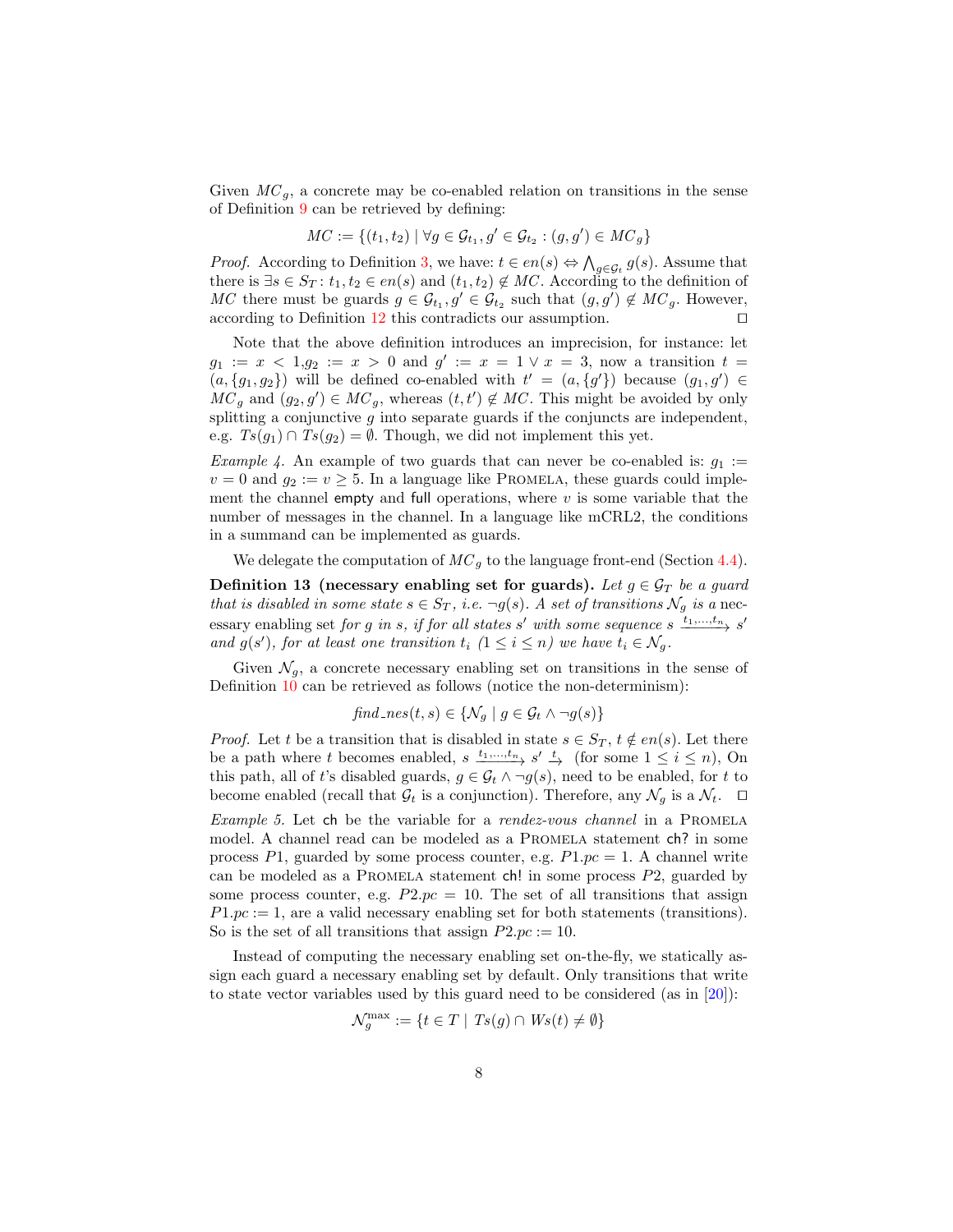#### <span id="page-8-0"></span>4.2 Necessary Disabling Sets

Consider the computation of a stubborn set  $\mathcal{T}_s$  in state s along the lines of Algorithm [1.](#page-6-1) If a disabled  $t$  gets in the stubborn set, a necessary enabling set is required. This typically contains a predecessor of  $t$  in the control flow. When that one is not yet enabled in s, its predecessor is added as well, until we find a transition enabled in s. So basically a whole path of transitions between s and t ends up in the stubborn set.

*Example 6.* Assume two parallel processes  $P_1$  and  $P_2$ , with  $D(t_1, t_7)$  and  $D(t_6, t_7)$ . Initially  $en(s_0) = \{t_1, t_7\};$ both end up in the stubborn set, since they are dependent and may be co-enabled. Then  $t_7$  in turn adds  $t_6$ , which is disabled. Now working backwards, the enabling set for  $t_6$  is  $t_5$ , for  $t_5$  it is  $t_4$ , etc, eventually resulting in the fat stubborn set  $\{t_1, \ldots, t_7\}$ .

How can this lengthy deduction be avoided? The crucial insight is that to enable a disabled transition  $t$ , it is necessary to disable any enabled transition  $t'$  which cannot be co-enabled with  $t$ . Quite likely,  $t'$  could be a successor of the starting point s, leading to a slim stubborn set.



<span id="page-8-1"></span>*Example 7.* Consider again the situation after adding  $\{t_1, t_7, t_6\}$  to  $\mathcal{T}_s$ , in the previous example. Note that  $t_1$  and  $t_6$  cannot be co-enabled, and  $t_1$  is enabled in  $s_0$ . So it must be disabled in order to enable  $t_6$ . However,  $t_1$  is disabled by itself. From this it can be concluded that  $t_1$  is a necessary enabling set of  $t_6$ , and the algorithm can directly terminate with the stubborn set  $\{t_1, t_7, t_6\}$ . Clearly, using disabling information can save time and can lead to smaller stubborn sets.  $\square$ 

Definition 14 (necessary disabling set for guards). Let  $g \in \mathcal{G}_T$  be a guard that is enabled in some state  $s \in S_T$ , i.e.  $g(s)$ . A set of transitions  $\overline{\mathcal{N}}_g$  is a necessary disabling set for g in s, if for all states s' with some sequence  $s \xrightarrow{t_1,\ldots,t_n} s'$ and  $\neg g(s')$ , for at least one transition  $t_i$   $(1 \leq i \leq n)$  we have  $t_i \in \overline{\mathcal{N}}_g$ .

The following disabling set can be assigned to each guard. Similar to enabling sets, only transitions that change the state indices used by g are considered.

$$
\overline{\mathcal{N}}_g^{\max} := \{ t \in T \mid \mathit{Ts}(g) \cap \mathit{Ws}(t) \neq \emptyset \}
$$

Using disabling sets, we can find an enabling set for the current state s:

**Theorem 2.** If  $\overline{\mathcal{N}}_g$  is a necessary disabling set for guard g in state s with  $g(s)$ , and if g' is a guard that may not be co-enabled with g, i.e.  $(g, g') \notin MC_g$ , then  $\overline{\mathcal{N}}_g$  is also a necessary enabling set for guard g' in state s.

*Proof.* Guard  $g'$  is disabled in state s, since  $g(s)$  holds and  $g'$  cannot be coenabled with  $g$ . In any state reachable from  $s, g'$  cannot be enabled as long as g holds. Thus, to make  $g'$  true, some transition from the disabling set of g must be applied. Hence, a disabling set for  $g$  is an enabling set for  $g'$ .  $\Box$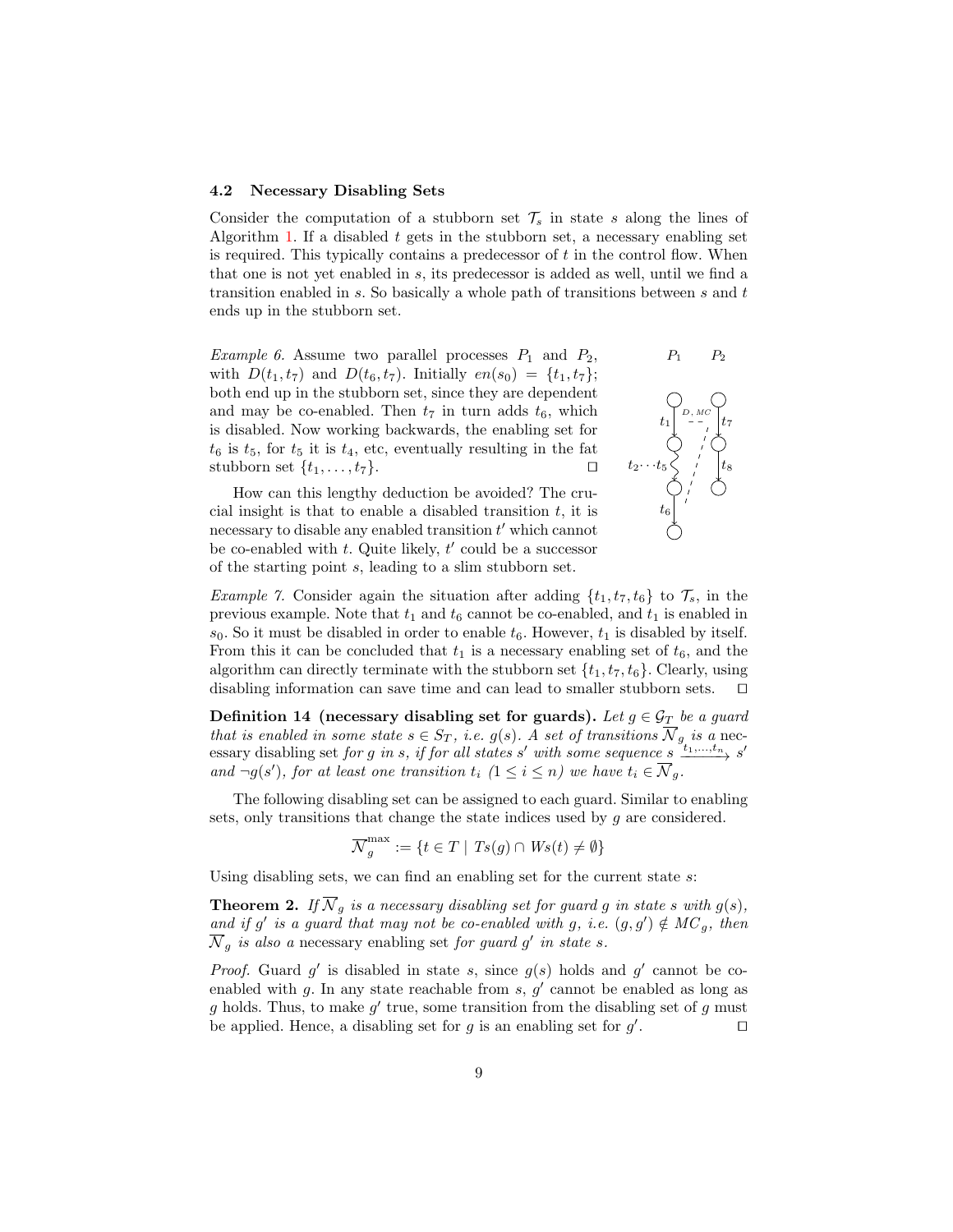Given  $\mathcal{N}_g$  and  $\overline{\mathcal{N}}_g$ , we can find a necessary enabling set for a particular transition  $t = (\mathcal{G}, a) \in T$  in state s, by selecting one of its disabled guards. Subsequently, we can choose between its necessary enabling set, or the necessary disabling set of any guard that cannot be co-enabled with it. This spans the search space of our new *find\_nes* algorithm, which is called by Algorithm [1:](#page-6-1)

$$
find\_nes(t,s) \in \{ \mathcal{N}_g \mid \neg g(s) \} \ \cup \bigcup_{g' \in \mathcal{G}_T} \{ \overline{\mathcal{N}}_{g'} \mid g'(s) \land (g,g') \notin \mathcal{M}C_g \}
$$

#### <span id="page-9-1"></span>4.3 Heuristic Selection for Stubborn Sets

Even though the static stubborn set of Definition [11](#page-5-0) is stronger than the persistent set or the *dynamic stubborn set*, its non-determinism still allows many different sets to be computed, as both the choice of an initial transition  $\hat{t}$  at Line [2](#page-6-3) and the  $find\_nes$  function in Algorithm [1](#page-6-1) are non-deterministic. In fact, it is well known that the resulting reductions depend strongly on a smart choice of the necessary enabling set [\[32\]](#page-18-1). Known approaches to resolve this problem either search for SCCs in the complete search space [\[31\]](#page-18-2), or use even more complicated means (like the *deletion algorithm* in  $[34]$ ). The complexity of these solutions can be somewhat reduced by choosing a 'scapegoat' for  $\hat{t}$  [\[34\]](#page-18-0).

We propose here a practical solution that does neither; using a heuristics, we explore all possible scapegoats, while limiting the search by guiding it towards a local optimum. (This makes the the algorithm deterministic, which has other benefits, cf. Section [7\)](#page-15-0). An effective heuristics for large partial order reductions should select small persistent sets [\[9\]](#page-17-11). To this end, we define a heuristic function h that associates some cost to adding a new transition to the stubborn set. Here enabled transitions weigh more than disabled transitions. Transitions that do not lead to additional work (already selected or going to be processed) do not contribute to the cost function at all. Below,  $\mathcal{T}_s$  and  $\mathcal{T}_{work}$  refer to Algorithm [1.](#page-6-1)

$$
cost(t,s) = \begin{cases} 1 & \text{if } t \notin en(s) \text{ and } t \notin \mathcal{T}_s \cup \mathcal{T}_{work} \\ n & \text{if } t \in en(s) \text{ and } t \notin \mathcal{T}_s \cup \mathcal{T}_{work} \\ 0 & \text{otherwise} \end{cases}
$$

Here  $n$  is the maximum number of outgoing transitions (degree) in any state,  $n = \max_{s \in S}(|en(s)|)$ , but it can be over-approximated (for instance by  $|T|$ ).

$$
h(\mathcal{N},s) = \sum_{t \in \mathcal{N}} cost(t,s)
$$

We restrict the search to the cheapest necessary enabling sets:

$$
find\_nes'(t,s) \in \{ \mathcal{N} \in \text{find\_nes}(t,s) \mid \forall \mathcal{N}' \in \text{find\_nes}(t,s) : h(\mathcal{N},s) \le h(\mathcal{N}',s) \}
$$

#### <span id="page-9-0"></span>4.4 A Pins Extension to Support Guard-based POR

In model checking, the state space graph of Definition [4](#page-2-1) is constructed only implicitly by iteratively computing successor states. A generic next-state interface hides the details of the specification language, but exposes some internal structure to enable efficient state space storage or state space reduction.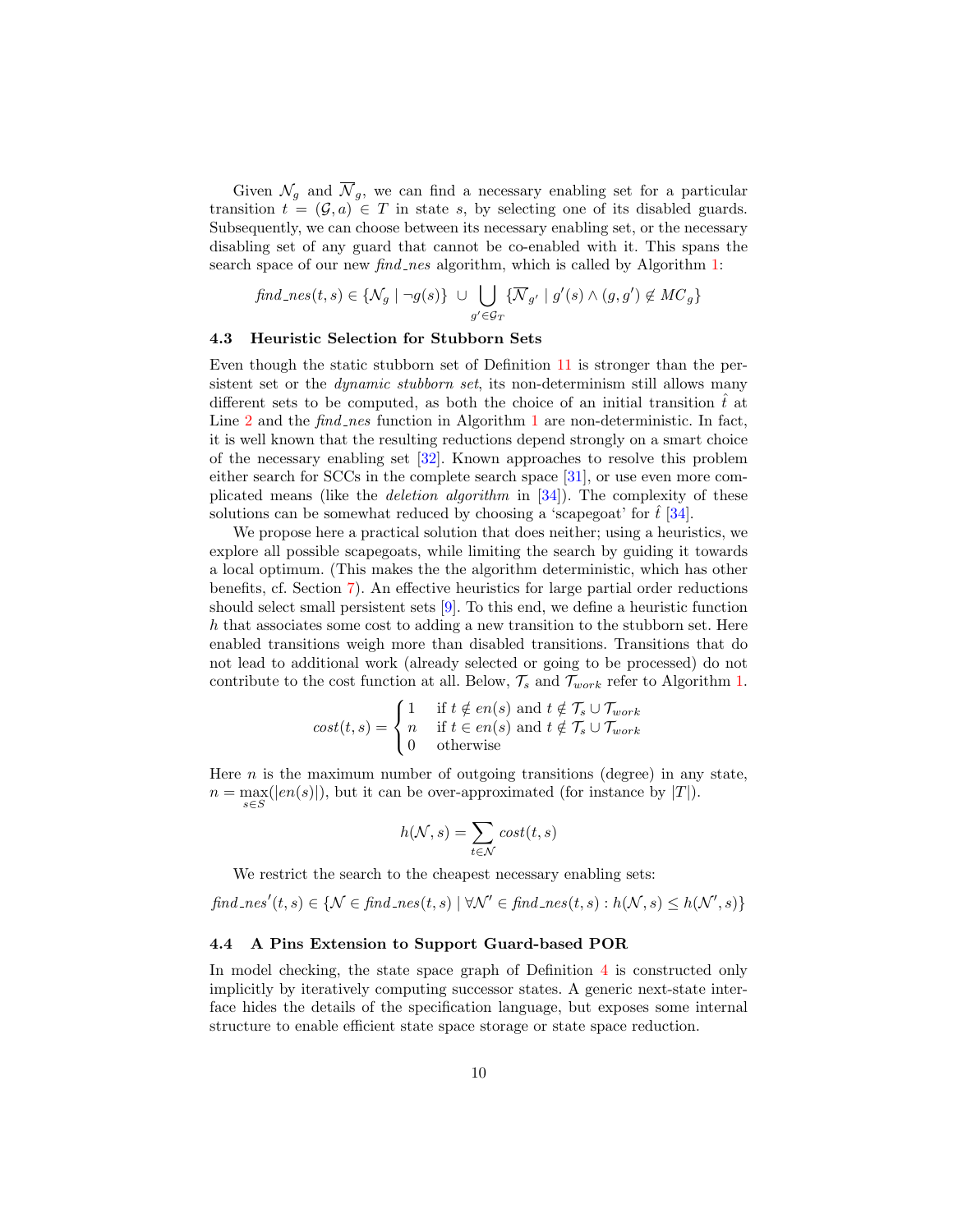The Partitioned Interface for the Next-State function, or Pins [\[2\]](#page-16-1), provides such a mechanism. The interface assumes that the set of states S consists of vectors of fixed length  $N$ , and transitions are partitioned disjunctively in  $M$ partition groups  $T$ . PINS also supports state predicates  $L$  for model checking. In order to exploit locality in symbolic reachability, state space storage, and incremental algorithms, Pins exposes a dependency matrix DM, relating transition groups to indices of the state vector. This yields orders of magnitude improvement in speed and compression  $[2,1]$  $[2,1]$ . The original functionality of PINS is:

- $-$  InitState:  $S$
- $-$  NEXTSTATES:  $S \times T \rightarrow 2^S$  and
- STATELABEL:  $S \times L \rightarrow \mathbb{B}$
- $-$  DM:  $\mathbb{B}_{M\times N}$

The functions of Pins are implemented by the language front-end and used by the exploration algorithms. Note that the POR layer both uses and provides the Pins interface, since it is a state space transformer, i.e. a Pins2Pins wrapper in Figure [1.](#page-1-0)

Extensions to Pins. We introduced three essential extensions of the Pins concept to support guard-based partial order reduction:

- STATELABEL additionally exports  $\mathcal{G}_T$ ,
- DM is refined to expose the affect sets  $Ts$ ,  $Rs$  and  $Ws$ , and
- The <u>May</u> be Co-enabled matrix  $MC<sub>g</sub>$  is introduced, filled by the front-end (see Example [4\)](#page-7-0), which may over-approximate it (Definition [12\)](#page-6-2).

Tailored Necessary Enabling/Disabling Sets. We can statically derive  $\mathcal{N}^{\max}$  and  $\overline{N}^{\text{max}}$  via the refined PINS interface. In order to obtain the maximal reduction performance, we extend the Pins interface with two optional matrices, called  $\mathcal{N}_g^{\text{PINS}}$  and  $\overline{\mathcal{N}}_g^{\text{PINS}}$  $\frac{q}{g}$ . The language front-end can now provide more fine-grained dependencies by inspecting the syntax as in Example [5](#page-7-1) and filling in these matrices. The stubborn set algorithm actually uses the following intersections:

$$
\mathcal{N}_g := \mathcal{N}_g^{\max} \cap \mathcal{N}_g^{\text{PINS}} \qquad \qquad \overline{\mathcal{N}}_g := \overline{\mathcal{N}}_g^{\max} \cap \overline{\mathcal{N}}_g^{\text{PINS}}
$$

A simple insight shows that we can compute both  $\mathcal{N}_g^{\text{PINS}}$  and  $\overline{\mathcal{N}}_g^{\text{PINS}}$  using one algorithm. Namely, for a transition to be *necessarily disabling* for a guard  $g$ , means exactly the same as for to to be *necessarily enabling* for the inverse:  $\neg q$ . Or by example: to disable the guard  $pc = 1$ , is the same as to enable  $pc \neq 1$ .

# <span id="page-10-0"></span>5 Partial Order Reduction for On-The-Fly LTL Checking

Liveness properties can be expressed in Linear Temporal Logic (LTL) [\[25\]](#page-17-20). An example LTL property is  $\Box \Diamond p$ , expressing that from any state in a trace ( $\Box$ ) generally), eventually  $(\Diamond)$  a state s can be reached s.t.  $p(s)$  holds, where p is a predicate over a state  $s \in S_T$ , similar to our definition of guards in Definition [2.](#page-2-2)

In the automata-theoretic approach, an LTL property  $\varphi$  is transformed into a Büchi automaton  $\mathbb{B}_{\varphi}$  whose  $\omega$ -regular language  $\mathcal{L}(\mathbb{B}_{\varphi})$  represents the set of all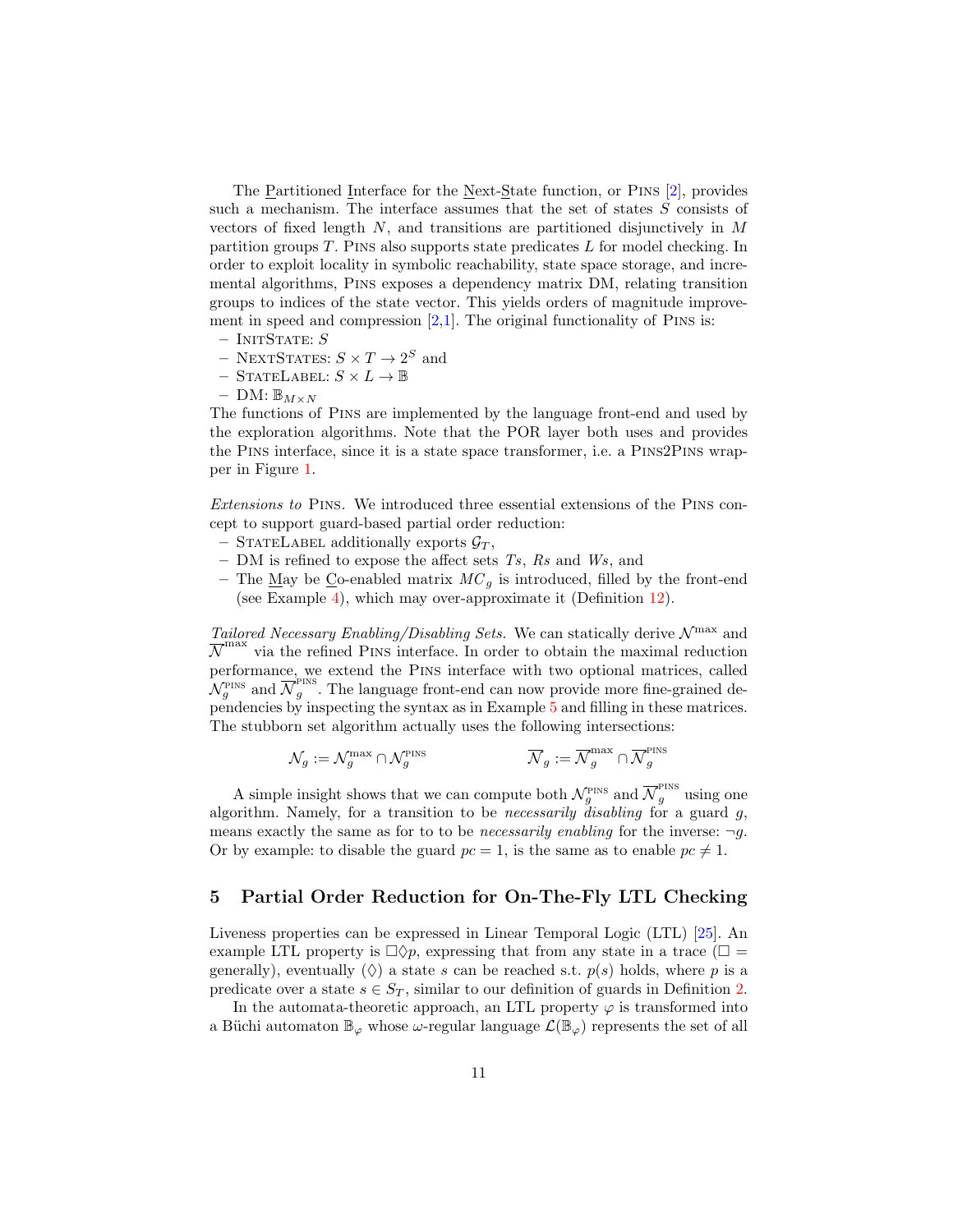<span id="page-11-1"></span>**Table 1.** POR provisos for the LTL model checking of  $M_T$  with a property  $\varphi$ 

| $\boxed{\mathbf{C2}}$ No $a \in \mathit{stubborn}(s)$ is <i>visible</i> , except when $\mathit{stubborn}(s) = en(s)$ .                |
|---------------------------------------------------------------------------------------------------------------------------------------|
| $\boxed{\mathbf{C3}}$ $ \nexists a \in \mathit{stubborn}(s) : a(s)$ is on the DFS stack, except when $\mathit{stubborn}(s) = en(s)$ . |

infinite traces the system should adhere to.  $\mathbb{B}_{\varphi}$  is an automaton  $(M_{\mathbb{B}}, \Sigma, \mathcal{F})$  with additionally a set of transition labels  $\Sigma$ , made up of the predicates, and accepting states:  $\mathcal{F} \subseteq S_{\mathbb{B}}$ . Its language is formed by all infinite paths visiting an accepting state infinitely often, due to its finiteness these are all lasso-formed with an accepting state on the cycle. The system  $M_T$  is likewise interpreted as a set of infinite traces representing its possible executions:  $\mathcal{L}(M_T)$ . The model checking problem is now reduced to a *language inclusion* problem:  $\mathcal{L}(M_T) \subseteq \mathcal{L}(\mathbb{B}_{\varphi})$ .

However the number of cycles in  $M_T$  is exponential in its size, therefore it is more efficient to invert the problem and look for error traces. The error traces are captured by the negation of the property:  $\neg \varphi$ . The new problem is a *language intersection and emptiness* problem:  $\mathcal{L}(M_T) \cap \mathcal{L}(\mathbb{B}_{\neg \varphi}) = \emptyset$ . The intersection can be solved by computing the synchronous cross product  $M_T \otimes \mathbb{B}_{\neg \varphi}$  The states of  $S_{M_T \otimes \mathbb{B}_{\neg \varphi}}$  are formed by tuples  $(s, s')$  with  $s \in S_{M_T}$  and  $s' \in S_{\neg \varphi}$ , with  $(s, s') \in \mathcal{F}$  iff  $s' \in \mathcal{F}_{\neg \varphi}$ . The transitions in  $T_{M_T \otimes \mathbb{B}_{\neg \varphi}}$  are formed by synchronizing the propositions  $\Sigma$  on the states  $s \in S_{M_T}$ . For an exact definition of  $T_{M_T \otimes \mathbb{B}_{\neg \varphi}},$ we refer to  $[33]$ . The construction of the cross product can be done *on-the*fly, without computing (and storing!) the full state space  $M_T$ . Therefore, the NDFS  $[4]$  algorithm is often used to find accepting cycles ( $=$  error traces) as it can do so on-the-fly as well. No trace implies language emptiness.

To combine partial order reduction with LTL model checking, the reduced state space  $M_T^R$  is constructed on-the-fly, while the LTL cross product and emptiness check algorithm run on top of the reduced state space [\[24\]](#page-17-8). Figure [3](#page-11-0) shows the Pins stack with POR and LTL as Pins2Pins wrappers.

To preserve all traces that are captured by the LTL formula, POR needs to fulfill two additional constraints: the visibility proviso ensures that traces included in  $\mathbb{B}_{\neg\varphi}$  are not pruned from  $M_T$ , the cycle proviso ensures the necessary fairness. The visible transitions  $T_{vis}$  are those that can enable or disable a proposition of  $\varphi$  ( $p \in \Sigma$ ). Table [1](#page-11-1) shows sufficient conditions to ensure both provisos ([\[31\]](#page-18-2) presents weaker conditions). These can easily be integrated in Algorithm [1,](#page-6-1) which now also requires  $T_{vis}$  and access to the DFS stack.



<span id="page-11-0"></span>

We extend the NEXTSTATES function of PINS with a boolean, that can be set by the caller to pass the information needed for  $C3$ . For  $C2$ , we extend PINS with  $T_{vis}$ , to be set by the LTL wrapper based on the predicates  $\Sigma$  in  $\varphi$ :

$$
T_{vis} := \{ t \in T \mid Ws(t) \cap \bigcup_{p \in \Sigma} Ts(p) \neq \emptyset \}
$$

Peled  $[22, Sec. 4.1]$  $[22, Sec. 4.1]$  shows how to prove this. However, this is a coarse overapproximation, which we can improve by inputting  $\varphi$  to the language module,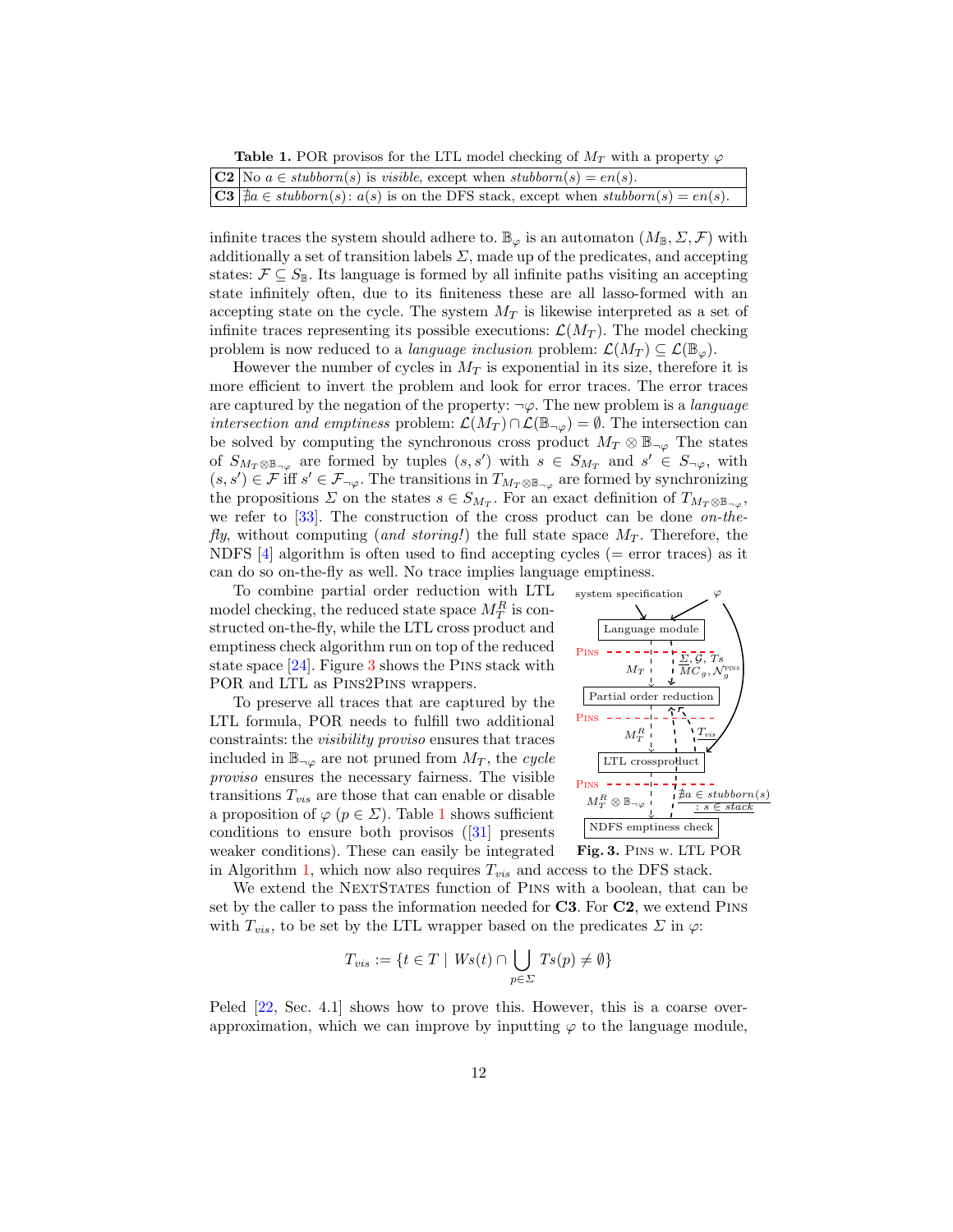so it can export  $\Sigma$ , i.e.  $\Sigma \subseteq \mathcal{G}$ , and thereby obtain  $\mathcal{N}/\overline{\mathcal{N}}$  for it:

$$
T_{vis}^{\max} := \bigcup_{p \in \Sigma} \mathcal{N}(p) \cup \overline{\mathcal{N}}(p) \cap T_{vis}
$$

We could also make this definition dynamic, by only selecting  $N$  in states where a p is disabled and  $\overline{N}$  where it is enabled, but we did not implement this yet. Finally, we can improve the heuristic (Section [4.3\)](#page-9-1) to avoid visible transitions:

$$
cost'(t,s) = \begin{cases} n^2 & \text{if } t \in en(s) \cap T_{vis} \text{ and } t \notin \mathcal{T}_s \cup \mathcal{T}_{work} \\ cost(t,s) & \text{otherwise} \end{cases}
$$

To summarize, we can combine guard-based partial order reduction with on-the-fly LTL model checking with limited extensions to Pins: a modified NEXTSTATES function and a visibility matrix  $T_{vis}$ :  $T \rightarrow \mathbb{B}$ . For better reduction, the language module needs only to extend the exported state labels from  $G$  to  $\mathcal{G} \cup \Sigma$  and calculate the MC (and  $\mathcal{N}^{\text{PINS}} / \overline{\mathcal{N}}^{\text{PINS}}$ ) for these labels as well.

### <span id="page-12-0"></span>6 Experimental Evaluation

Experimental Setup The LTSmin toolset implements Algorithm [1](#page-6-1) as a languageindependent Pins layer since version 1.6. We experimented with BEEM and Promela models. To this end, first the DiVinE front-end of LTSmin was extended with the new Pins features in order to export the necessary static information. In particular, it supports guards, R/W-dependency matrices, the co-enabled matrix, disabling- and enabling sets; see [\[20\]](#page-17-19) for details. Later the PROMELA front-end SpinS [\[1\]](#page-16-2) was extended, with relatively little effort.

We performed experiments and indicate performance measurements with LTSMIN  $2.0<sup>1</sup>$  $2.0<sup>1</sup>$  $2.0<sup>1</sup>$  and SPIN version 6.[2](#page-12-2).1<sup>2</sup>. All experiments ran on a dual Intel E5335 CPU with 24GB RAM memory, restricted to use only one processor, 8GB of memory and 3 hours of runtime. None of the models exceeded these bounds.

We compared our guard-based stubborn method with the ample set method, both theoretically and experimentally. For the theoretical comparison the same BEEM models were used as in [\[7\]](#page-17-18) to establish the best possible reduction with ample sets. For the experimental comparison, we used a rich set of PROMELA models<sup>[3](#page-12-3)</sup>, which were also run in SPIN with partial order reduction.

BEEM Models Table [2](#page-13-0) shows the results obtained on those models from the BEEM database [\[21\]](#page-17-16) that were selected by Geldenhuys, Hansen and Valmari [\[7\]](#page-17-18). The results in Table [2](#page-13-0) are ordered by the best theoretical ample set reduction (best first). These numbers (column ample) are taken from their paper [\[7,](#page-17-18) column AMPLE2  $\text{Df/Rf}$ . They indicate the experimentally established best possible reduction that can be achieved with the deadlock preserving ample set method, while considering conditional dependence and full information on the state space.

<span id="page-12-1"></span><sup>1</sup> <http://fmt.cs.utwente.nl/tools/ltsmin/>

<span id="page-12-2"></span><sup>&</sup>lt;sup>2</sup> <http://spinroot.com>

<span id="page-12-3"></span><sup>3</sup> <http://www.albertolluch.com/research/promelamodels>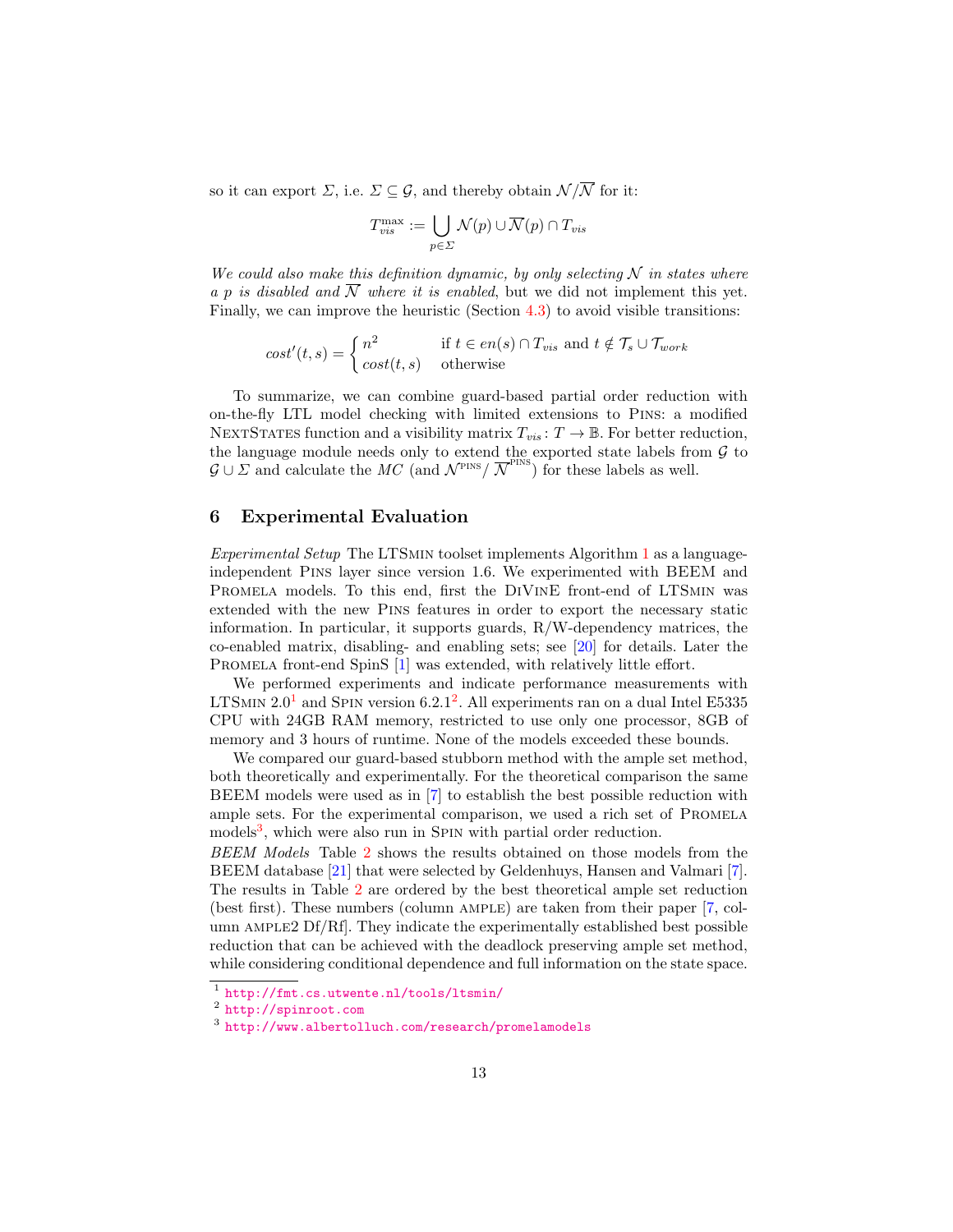| Model              | <b>AMPLE</b> | nes | nes<br>$+h$ | nes<br>$h+d$ |
|--------------------|--------------|-----|-------------|--------------|
| cyclic_scheduler.1 | $1\%$        | 58% | $1\%$       | 1%           |
| mcs.4              | 4%           | 16% | 16%         | 16%          |
| firewire_tree.1    | 6%           | 8%  | 8%          | 8%           |
| phils.3            | 11%          | 14% | 16%         | 16%          |
| mcs.1              | 18%          | 87% | 85%         | 85%          |
| anderson.4         | 23%          | 58% | 46%         | 46%          |
| iprotocol.2        | $26\%$       | 19% | 17%         | 16%          |
| mcs.2              | 34%          | 64% | 64%         | 64%          |
| phils.1            | 48%          | 60% | 48%         | 48%          |
| firewire_link.2    | 51%          | 24% | 21%         | 19%          |
| krebs.1            | 51%          | 94% | 93%         | 93%          |
| leader_election.3  | 54%          | 13% | 12%         | 6%           |
| telephony.2        | 60%          | 95% | 95%         | 95%          |
| leader_election.1  | 61\%         | 23% | 22%         | 11%          |
| szymanski.1        | 63%          | 68% | 65%         | 65%          |
| production_cell.2  | 63%          | 26% | 24%         | 24%          |
| at.1               | 65%          | 96% | 95%         | 95%          |
| szymanski.2        | 66%          | 66% | 64%         | 64%          |
| leader_filters.2   | 66%          | 57% | 53%         | 53%          |
| lamport.1          | 66%          | 95% | 95%         | 95%          |
| protocols.2        | 68%          | 18% | 13%         | 13%          |
| collision.1        | 68%          | 88% | 59%         | 56%          |

<span id="page-13-0"></span>Table 2. Comparison of guard-based POR results with [\[7\]](#page-17-18) (split in two columns)

The amount of reduction is expressed as the percentage of the reduced state space compared to the original state space (100% means no reduction). The next three columns show the reduction achieved by the guard-based stubborn approach, based on necessary enabling sets only (nes), the heuristic selection function (nes+h), and the result of including the necessary disabling sets (nes+h+d).

The results vary a lot. For instance, the best possible ample set reduction in cyclic scheduler.1 is far better than the actual reduction achieved with stubborn sets (nes). However, for cyclic scheduler.2 the situation is reversed. Other striking differences are mcs.1 versus leader election. Since we compare best case ample sets (using global information) with actual stubborn sets (using only static information), it is quite interesting to see that guard-based stubborn sets can provide more reduction than ample sets. One explanation is that the ample set algorithm with a dependency relation based on the full state space (Df/Rf, [\[7\]](#page-17-18)) is still coarse. However, further comparison reveals that many models yield also better reductions than those using dynamic relations (Dd/Rd, [\[7\]](#page-17-18)), e.g. protocols.3 with 7% vs 70%. This prompted us to verify our generated stubborn sets, but we found no violations of the persistent set definition. So we suspect that either the relations deduced in [\[7\]](#page-17-18) are not entirely optimal or the POR heuristic of selecting the smallest ample set fails in these cases.

We also investigated the effects of the necessary disabling sets (Sec. [4.2\)](#page-8-0) and heuristic selection (Sec. [4.3\)](#page-9-1). Heuristic selection improves reductions (column nes+h). For instance, for cyclic scheduler.1 it achieves a similar reduction as the optimal ample set method. The reduction improves in nearly all cases, and it improves considerably in several cases. Using Necessary Disabling Sets (nes+nds) in itself did not yield an improvement compared to plain nes,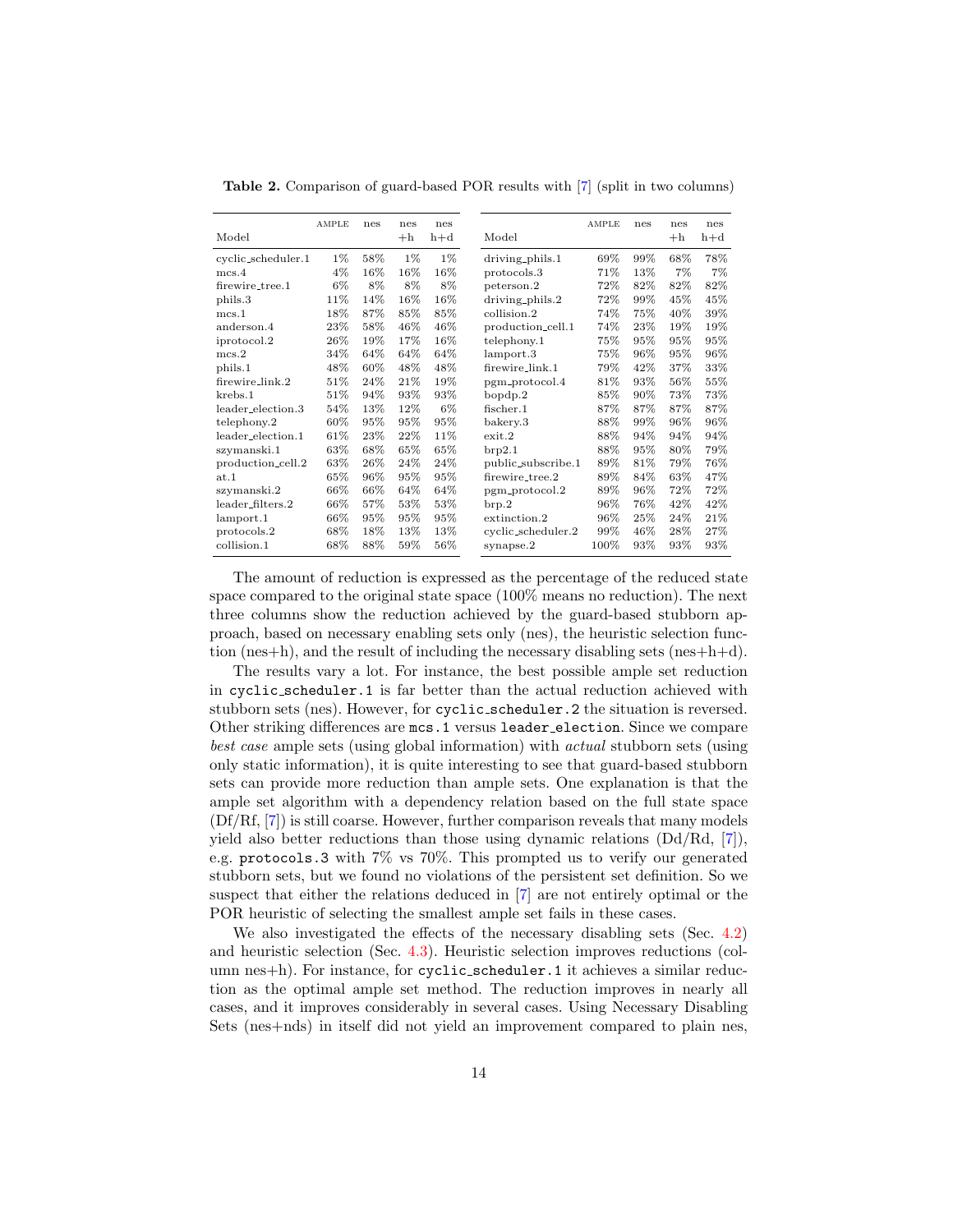|                     |                | No Partial-Order Reduction |      | Guard-based POR              |        |             | Ample-set POR |              |      |  |
|---------------------|----------------|----------------------------|------|------------------------------|--------|-------------|---------------|--------------|------|--|
|                     |                |                            |      | <b>LTSMIN</b>                |        | <b>SPIN</b> |               |              |      |  |
| Model               | States $ S_T $ | Trans $ \Delta $           |      | Time $ \% S_T $ % $ \Delta $ |        | Time        | $ \% S_T $    | $\% \Delta $ | Time |  |
| garp                | 48, 363, 145   | 247,135,869                | 95.6 | $3\%$                        | $1\%$  | 35.5        | 18%           | $9\%$        | 15.5 |  |
| i-protocol2         | 14,309,427     | 48,024,048                 | 15.5 | $16\%$                       | $10\%$ | 22.7        | 24%           | 16%          | 4.5  |  |
| peterson4           | 12,645,068     | 47,576,805                 | 13.8 | $3\%$                        | $1\%$  | 2.4         | 5%            | $2\%$        | 0.3  |  |
| <i>i</i> -protocol0 | 9,798,465      | 45,932,747                 | 17.3 | 6%                           | $2\%$  | 12.5        | 44%           | 29%          | 8.7  |  |
| brp.prm             | 3,280,269      | 7,058,556                  | 3.7  | 100%                         | 100%   | 13.5        | 58%           | 39%          | 1.6  |  |
| philo.pml           | 1,640,881      | 16,091,905                 | 5.2  | 5%                           | $2\%$  | 3.3         | $100\%$       | 100%         | 6.3  |  |
| sort                | 659,683        | 3,454,988                  | 1.9  | 1660                         | 1660   | 0.0         | 112           | 112          | 0.0  |  |
| <i>i</i> -protocol3 | 388,929        | 1,161,274                  | 0.6  | 14%                          | $7\%$  | 0.5         | 26%           | 16%          | 0.1  |  |
| i-protocol4         | 95,756         | 204,405                    | 0.2  | 28%                          | 18%    | 0.2         | 38%           | 28%          | 0.0  |  |
| snoopy              | 81,013         | 273,781                    | 0.2  | 13%                          | $5\%$  | 0.3         | 17%           | 7%           | 0.0  |  |
| peterson3           | 45,915         | 128,653                    | 0.1  | 8%                           | $3\%$  | 0.0         | 10%           | $4\%$        | 0.0  |  |
| SMALL1              | 36,970         | 163,058                    | 0.1  | 18%                          | $9\%$  | 0.1         | 48%           | 45%          | 0.0  |  |
| SMALL2              | 7,496          | 32,276                     | 0.0  | 19%                          | 10%    | 0.0         | 48%           | 44%          | 0.0  |  |
| $X.509.$ prm        | 9,028          | 35,999                     | 0.1  | 8%                           | $4\%$  | 0.0         | 68%           | 34%          | 0.0  |  |
| dbm.prm             | 5,112          | 20,476                     | 0.0  | 100%                         | 100%   | 0.1         | $100\%$       | 100%         | 0.0  |  |
| smcs.promela        | 5,066          | 19,470                     | 0.0  | 18%                          | 7%     | 0.1         | 25%           | 11%          | 0.0  |  |

<span id="page-14-0"></span>Table 3. Guard-based POR in LTSmin vs ample set POR in Spin

hence we didn't include the results in the table. Combined with the heuristic selection, necessary disabling sets provide an improvement of the reduction in some cases (column nes+h+d). In particular, for leader election the reduction doubles again. Also some other examples show a small improvement.

We can explain this as follows: Although nds allows smaller stubborn sets (cf. Example [7\)](#page-8-1), there is no reason why the eager algorithm would find one. Only with the heuristic selection, the stubborn set algorithm tends to favour small stubborn sets, harvesting the potential gain of nds.

We conclude that, the heuristic selection is more important to improve reductions, than the necessary disabling sets. In terms of computation time the situation is reversed: the selection heuristics is costly, but the disabling sets lower the computation time. In the next section, we investigate computation times.

PROMELA *Models* Additionally, we compared our partial order reduction results to the ample set algorithm as implemented in Spin. Here we can also compare time resource usage. We ran LTSMIN with arguments --strategy=dfs -s26 --por, and we compiled Spin with -O3 -DNOFAIR -DNOBOUNDCHECK -DSAFETY, which enables POR by default. We ran the pan-verifier with  $-m10000000 -c0 -n$ -w26. To obtain the same state counts in Spin, we turned had to turn off control flow optimizations  $(-01/-02/-03)$  for some models (see ltsmin/spins/test/).

Table [3](#page-14-0) shows the results we obtained. Overall, we witness consistently better reductions by the guard-based algorithm (using  $nes+h+d$ ). The only exception being sort and brp. The former is a synthetic example that uses multiple processes and channels to sort an array and can be reduced to a single path in Spin, while the latter models a protocol and also yields little reduction in SPIN. The reductions are significantly larger than the ample set approach in the cases of garp, peterson, dining philosophers (philo.pml) and iprotocol. As a consequence, guard-based partial order reduction in LTSmin uses considerably less memory than ample-based partial order reduction in Spin (it makes little sense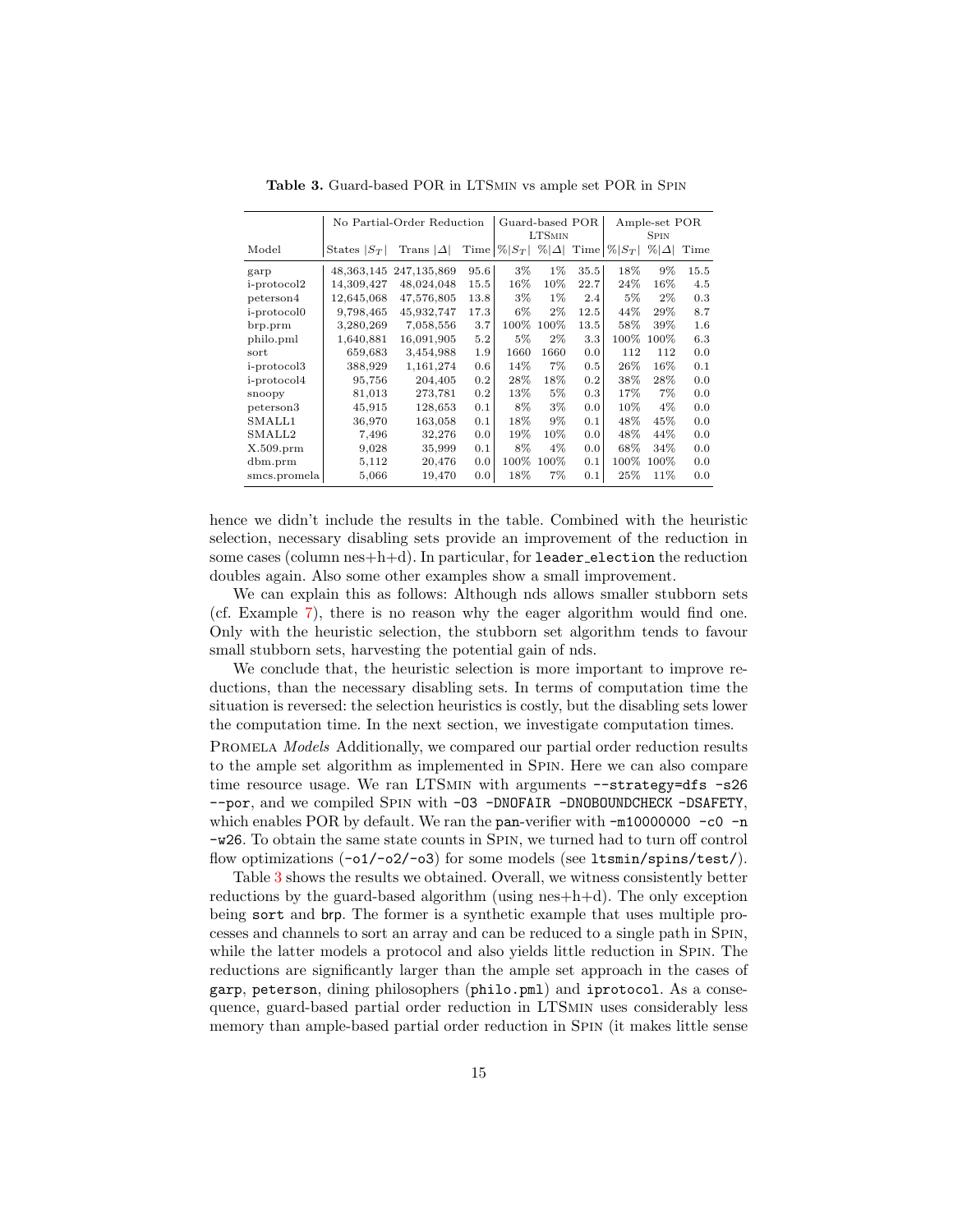<span id="page-15-1"></span>**Table 4.** Reductions  $(\% |S_T|)$  and runtimes (sec) obtained for LTL model checking

|        |                                                                                               | LTSMIN $(\% S_T )$   SPIN    LTSMIN (sec) |  |  |         |  | $\vert$ SPIN (sec) |                 |       |     |
|--------|-----------------------------------------------------------------------------------------------|-------------------------------------------|--|--|---------|--|--------------------|-----------------|-------|-----|
| Model  | States $ S_T $ $T_{vis}$ $T_{vis}$ color $ \% S_T $ NoPOR $T_{vis}$ $T_{vis}$ color NoPOR POR |                                           |  |  |         |  |                    |                 |       |     |
| garp   | 72,318,749   21.8% 14.5% 3.8%   18.3%   1,162 421 262                                         |                                           |  |  |         |  |                    | 71 l            | 2,040 | 127 |
|        | i-protocol   20,052,267   100.0% 29.7% 28.8%   41.4%                                          |                                           |  |  | 193 271 |  | 86                 | 87 I            | 103   | 37  |
| leader | $89,771,572$ 100.0% 0.6% 0.4% 1.2%   3,558 4,492                                              |                                           |  |  |         |  | - 18               | 14 <sup>1</sup> | 1.390 | - 5 |

to compare the memory usage in our setting, as the state vector representation in Pins can be several times larger than in Spin).

On the other hand, the additional computational overhead of our algorithm is clear from the runtime figures. The was expected, as the stubborn-set algorithm considers all transitions whereas the ample-set algorithm only choses amongst components of the system and there might be far fewer processes than transitions. Moreover, the heuristic search still considers all possible initial transitions – we do not select a scapegoat – so a considerable portion of the transitions might still be evaluated. Finally, the choice the store the information on a guard basis requires our implementation to iterate over all guards of a transition at times. This unfortunately cannot be mitigated by combining this information on a transition basis, as enabled guards are treated differently than disabled guards.

However, the runtimes never exceed the runtimes of benchmarks without partial order reduction by a great margin. This is achieved by backtracking in the heuristic search space as soon as  $en(s) \subseteq \mathcal{T}_s$ .

LTL Model Checking To compare the reductions under LTL model checking with Spin, we used 3 models that were verified for absence of livelocks, using an LTL property  $\Box \Diamond progress$ . Implementation details still caused in a slight difference in state counts, so we included these numbers for both tools in Table [4.](#page-15-1)

In LTSMIN, we used both implementations of the visibility matrix (see Sec-tion [5\)](#page-10-0) and the color proviso  $[6]$  (--proviso=color). To obtain  $T_{vis}$ , we defined progress with a predicate referencing the right program counters ( $Proc._{pc} = 1$ ). For  $T_{vis}^{\max}$ , we exported a np<sub>-</sub> label through pins and defined  $\varphi := \Box \Diamond \neg$ np<sub>-</sub>. Spin also predefines this label, hence we used the same property (though negated [\[13\]](#page-17-17)).

The results in Table  $4$  show that  $T_{vis}$  is indeed too coarse an over-approximation. Reductions with  $T_{vis}^{\max}$  are much better and even lower than in SPIN. The color proviso shows even better results.

# <span id="page-15-0"></span>7 Conclusions

We proposed guard-based partial order reduction, as a language-agnostic stubborn set method. It extends Valmari's stubborn sets for transition systems [\[30\]](#page-17-2) with an abstract interface (Pins) to language modules. It also generalizes previous notions of guards [\[32\]](#page-18-1), by considering them as disabling conditions as well. The main advantage is that a single implementation of partial order reduction can serve multiple specification languages front-ends and multiple highperformance model checking back-ends. This requires only that it exports guards,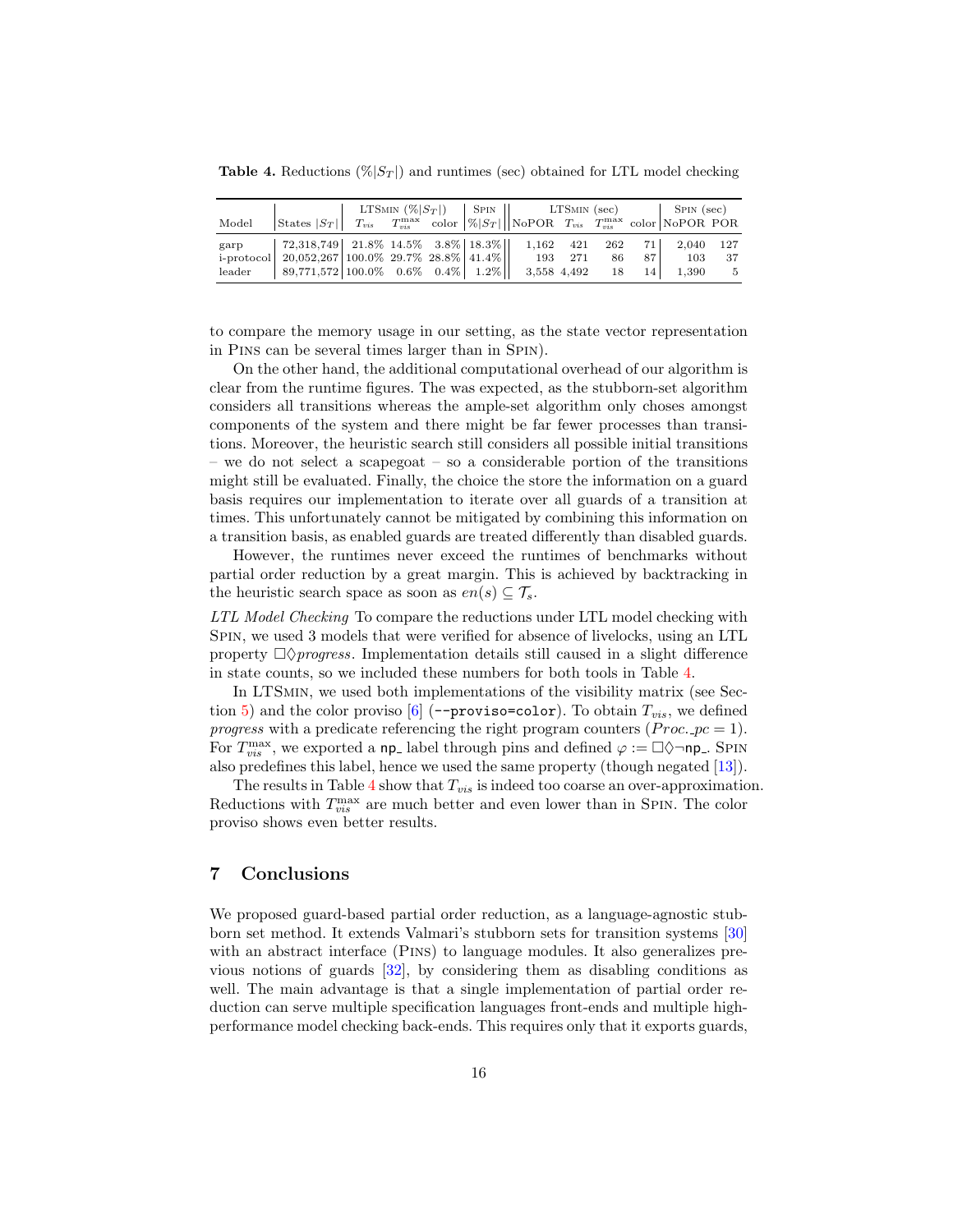guarded transitions, affect sets, and the  $MC<sub>g</sub>$  matrix. Optional extensions are matrices  $\mathcal{N}^{\text{PINS}}$  and  $\overline{\mathcal{N}}^{\text{PINS}}$  (computing the latter merely requires negating the guards), which expose more static information to yield better reduction.

We implemented these functions for the DVE and PROMELA front-ends in LTSmin. It should now be a trivial exercise to add partial order reduction to the mCRL2 and UPPAAL language front- ends. Since the linear process of mCRL2 is rule-based and has no natural notion of processes, our generalization is crucial.

We introduced two improvements to the basic stubborn set method. The first uses necessary disabling sets to identify necessary enabling sets of guards that cannot be co-enabled. This allows for the existence of smaller stubborn sets. Most of the reduction power of the algorithm is harvested by the heuristic selection function, which actively favors small stubborn sets.

Compared to the best possible ample set with conditional dependencies, the stubborn set can reduce the state space more effectively in a number of cases. Compared to Spin's ample set, LTSmin generally provides more reduction, but takes more time to do so, probably because of the additional complexity of the stubborn set method, but also due to overhead in the guard-based abstraction.

Comparing our stubborn set computation against earlier proposals, we see the following. While other stubborn set computation methods require  $\mathcal{O}(c|T|)$  [\[31,](#page-18-2) Sec. 7.4 using scapegoat selection and resolving the dependencies of  $find\_nes$ arbitrarily (where  $c$  depends on the modeling formalism used), our algorithm resolves non-deterministic choices heuristically potentially reducing the search space. It would therefore be interesting to compare our heuristic algorithm to approaches other like the deletion algorithm [\[34\]](#page-18-0), selecting a scapegoat [\[34\]](#page-18-0) and the strongly connected components method [\[31\]](#page-18-2), or one of these combined with heuristic. This would provide more insight in the trade-off between time spend on finding stubborn sets and state space reductions.

Finally, we note that heuristic selection algorithm makes POR deterministic. With re-explorations, different persistent sets for the same state can cause probelms [\[15\]](#page-17-22). While for NDFS, this problem has been solved efficiently [\[26\]](#page-17-23), for parallel algorithms, like CNDFS [\[5\]](#page-17-24), it still plays a role. Previously, we already exploited deterministic POR in the parallel  $\text{DFS}_{\text{FIFO}}$  algorithm [\[17,](#page-17-25) end of Sec. 5]. Acknowledgments. We are grateful to Antti Valmari, Patrice Godefroid and Dragan Bošnački for their useful feedback on this paper.

### References

- <span id="page-16-2"></span>1. F.I. van der Berg and A.W. Laarman. SpinS: Extending LTSmin with Promela through SpinJa. In PDMC 2012, London, UK, ENTCS. Spinger, September 2012.
- <span id="page-16-1"></span>2. S.C.C. Blom, J.C. van de Pol, and M. Weber. LTSmin: Distributed and symbolic reachability. In CAV, volume 6174 of LNCS, pages 354–359, Berlin, 2010. Springer.
- <span id="page-16-0"></span>3. Edmund M. Clarke. The birth of model checking. In 25 Years of Model Checking, pages 1–26. Springer, Berlin, Heidelberg, 2008.
- <span id="page-16-3"></span>4. C. Courcoubetis, M.Y. Vardi, P. Wolper, and M. Yannakakis. Memory Efficient Algorithms for the Verification of Temporal Properties. In CAV, volume 531 of LNCS, pages 233–242. Springer, 1990.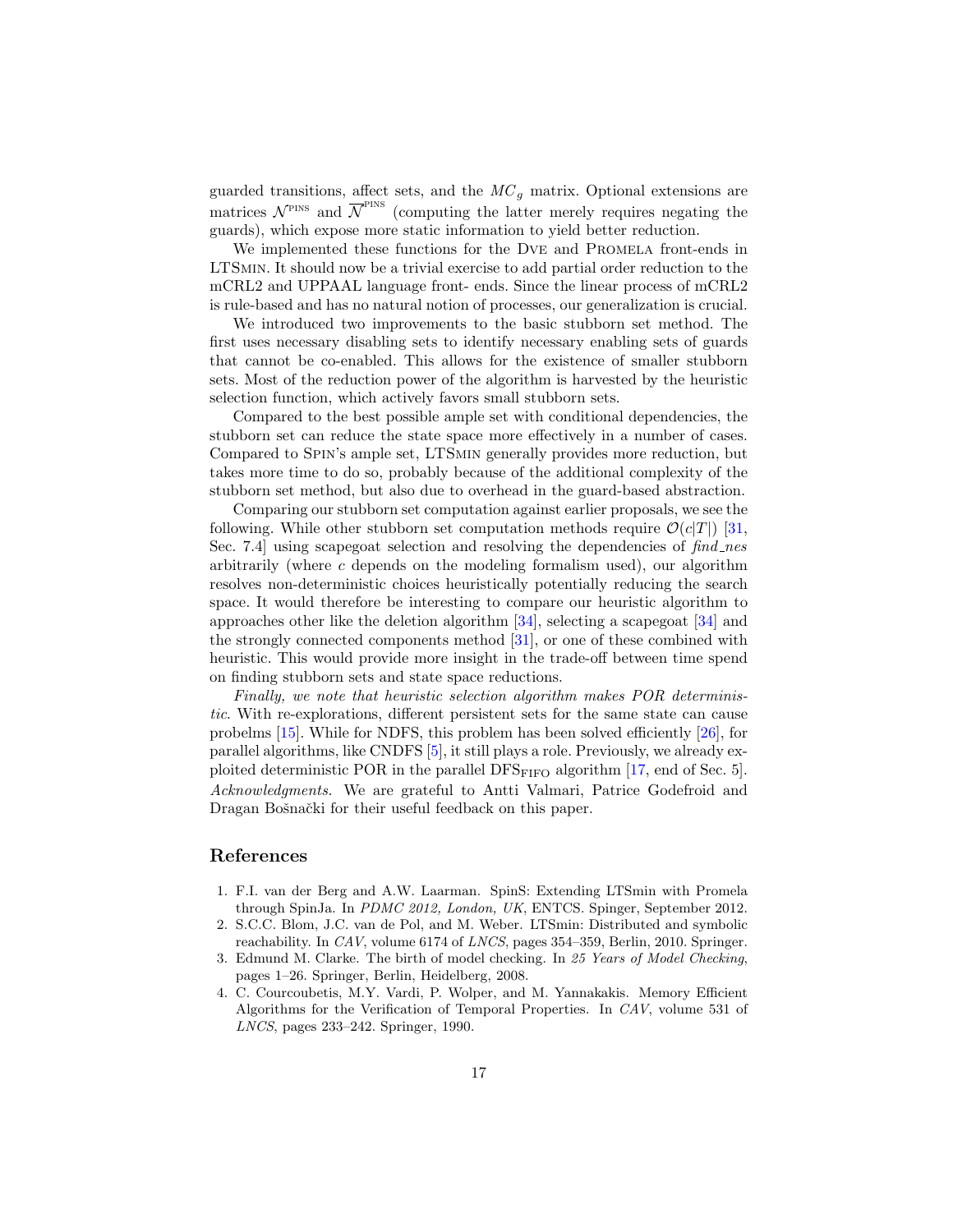- <span id="page-17-24"></span>5. S. Evangelista, A. Laarman, L. Petrucci, and J. van de Pol. Improved Multi-core Nested Depth-First Search. In ATVA, LNCS 7561, pages 269–283. Springer, 2012.
- <span id="page-17-21"></span>6. S. Evangelista and C. Pajault. Solving the Ignoring Problem for Partial Order Reduction. STTF, 12:155–170, 2010.
- <span id="page-17-18"></span>7. J. Geldenhuys, H. Hansen, and A. Valmari. Exploring the scope for partial order reduction. In ATVA'09, LNCS, pages 39–53, Heidelberg, 2009. Springer.
- <span id="page-17-9"></span>8. P. Godefroid. Using Partial Orders to Improve Automatic Verification Methods. In CAV, volume 531 of LNCS, pages 176–185. Springer, 1990.
- <span id="page-17-11"></span>9. P. Godefroid. Partial-Order Methods for the Verification of Concurrent Systems: An Approach to the State-Explosion Problem. Springer, Secaucus, NJ, USA, 1996.
- <span id="page-17-10"></span>10. P. Godefroid and D. Pirottin. Refining dependencies improves partial-order verification methods. In CAV, volume 697 of LNCS, pages 438–449. Springer, 1993.
- <span id="page-17-12"></span>11. P. Godefroid and P. Wolper. Using partial orders for the efficient verification of deadlock freedom and safety properties. FMSD, 2:149–164, 1993.
- <span id="page-17-13"></span>12. J.F. Groote, J. Keiren, A. Mathijssen, B. Ploeger, F. Stappers, C. Tankink, Y. Usenko, M. van Weerdenburg, W. Wesselink, T. Willemse, and J. van der Wulp. The mCRL2 toolset. WASDeTT, 2008.
- <span id="page-17-17"></span>13. G.J. Holzmann. The model checker SPIN. IEEE TSE, 23:279–295, 1997.
- <span id="page-17-7"></span>14. G.J. Holzmann and D. Peled. An Improvement in Formal Verification. In IFIP WG6.1 ICFDT VII, pages 197–211. Chapman & Hall, Ltd., 1995.
- <span id="page-17-22"></span>15. G.J. Holzmann, D Peled, and M. Yannakakis. On Nested Depth First Search. In SPIN, pages 23–32. American Mathematical Society, 1996.
- <span id="page-17-4"></span>16. S. Katz and D. Peled. An efficient verification method for parallel and distributed programs. In REX Workshop, volume 354 of LNCS, pages 489–507. Springer, 1988.
- <span id="page-17-25"></span>17. A.W. Laarman and Fárago D. Improved On-The-Fly Livelock Detection. In NFM, accepted for publication in LNCS. Springer, 2013.
- <span id="page-17-15"></span>18. A.W. Laarman, J.C. van de Pol, and M. Weber. Multi-Core LTSmin: Marrying Modularity and Scalability. In NFM, LNCS 6617, pages 506–511. Springer, 2011.
- <span id="page-17-0"></span>19. W.T. Overman. Verification of concurrent systems: function and timing. PhD thesis, University of California, Los Angeles, 1981. AAI8121023.
- <span id="page-17-19"></span>20. E. Pater. Partial Order Reduction for PINS, Master's thesis, March 2011.
- <span id="page-17-16"></span>21. R. Pelánek. BEEM: Benchmarks for explicit model checkers. In Proc. of SPIN Workshop, volume 4595 of LNCS, pages 263–267. Springer, 2007.
- <span id="page-17-5"></span>22. D. Peled. All from One, One for All: on Model Checking Using Representatives. In CAV, pages 409–423. Springer, 1993.
- <span id="page-17-6"></span>23. D. Peled. Combining partial order reductions with on-the-fly model-checking. In CAV, LNCS, pages 377–390, London, UK, 1994. Springer.
- <span id="page-17-8"></span>24. D. Peled. Combining Partial Order Reductions with On-the-Fly Model-Checking. In CAV, volume 818 of LNCS, pages 377–390. Springer, 1994.
- <span id="page-17-20"></span>25. Amir Pnueli. The temporal logic of programs. In FOCS, pages 46–57. IEEE Computer Society, 1977.
- <span id="page-17-23"></span>26. S. Schwoon and J. Esparza. A Note on On-the-Fly Verification Algorithms. In TACAS, volume 3440 of LNCS, pages 174–190. Springer, 2005.
- <span id="page-17-1"></span>27. A. Valmari. Error Detection by Reduced Reachability Graph Generation. In APN, pages 95–112, 1988.
- <span id="page-17-14"></span>28. A. Valmari. Eliminating Redundant Interleavings During Concurrent Program Verification. In PARLE, volume 366 of LNCS, pages 89–103. Springer, 1989.
- <span id="page-17-3"></span>29. A. Valmari. A Stubborn Attack On State Explosion. In CAV, LNCS, pages 156– 165. Springer, 1991.
- <span id="page-17-2"></span>30. A. Valmari. Stubborn Sets for Reduced State Space Generation. In  $ICATPN/APN'90$ , pages 491–515, London, UK, 1991. Springer.